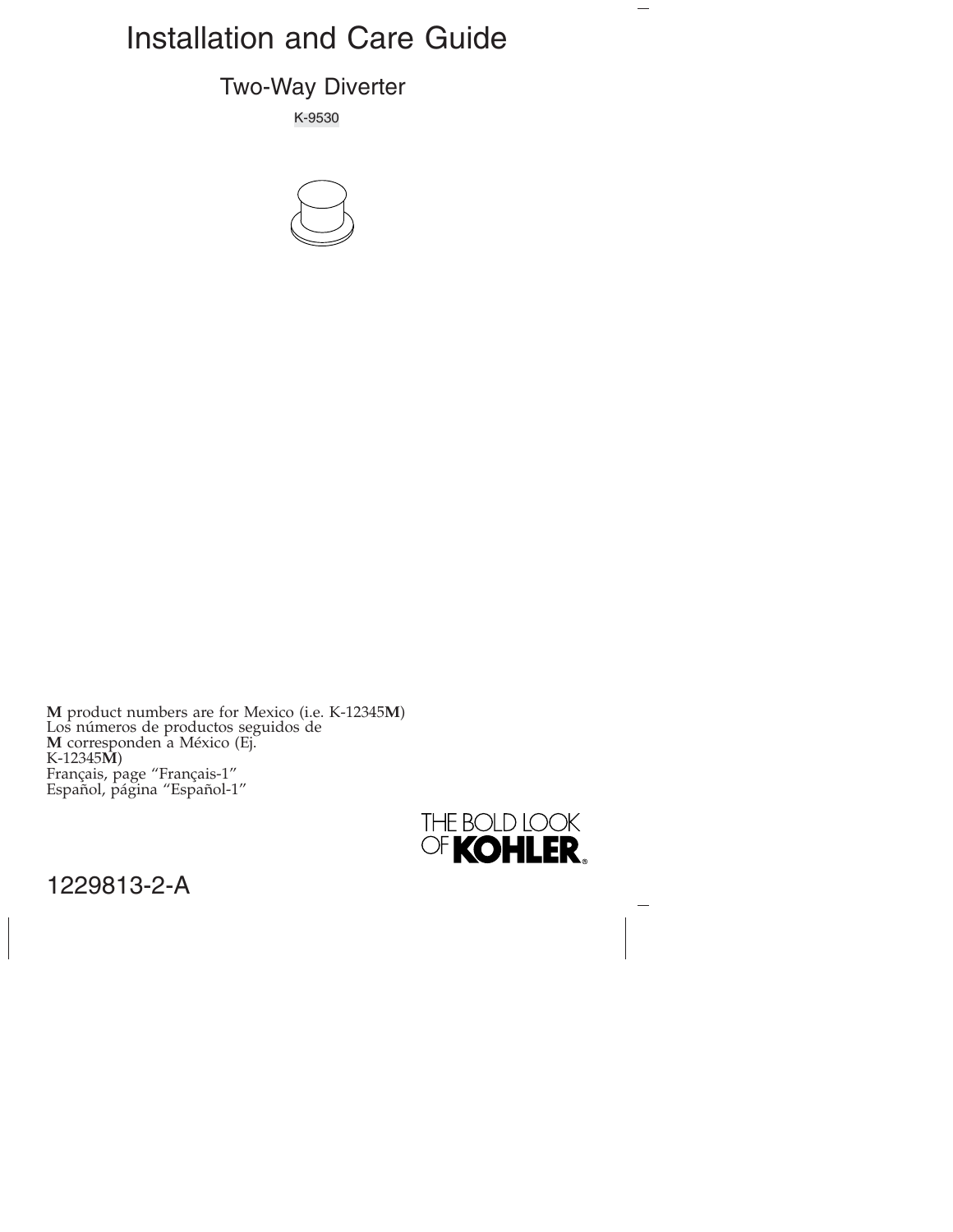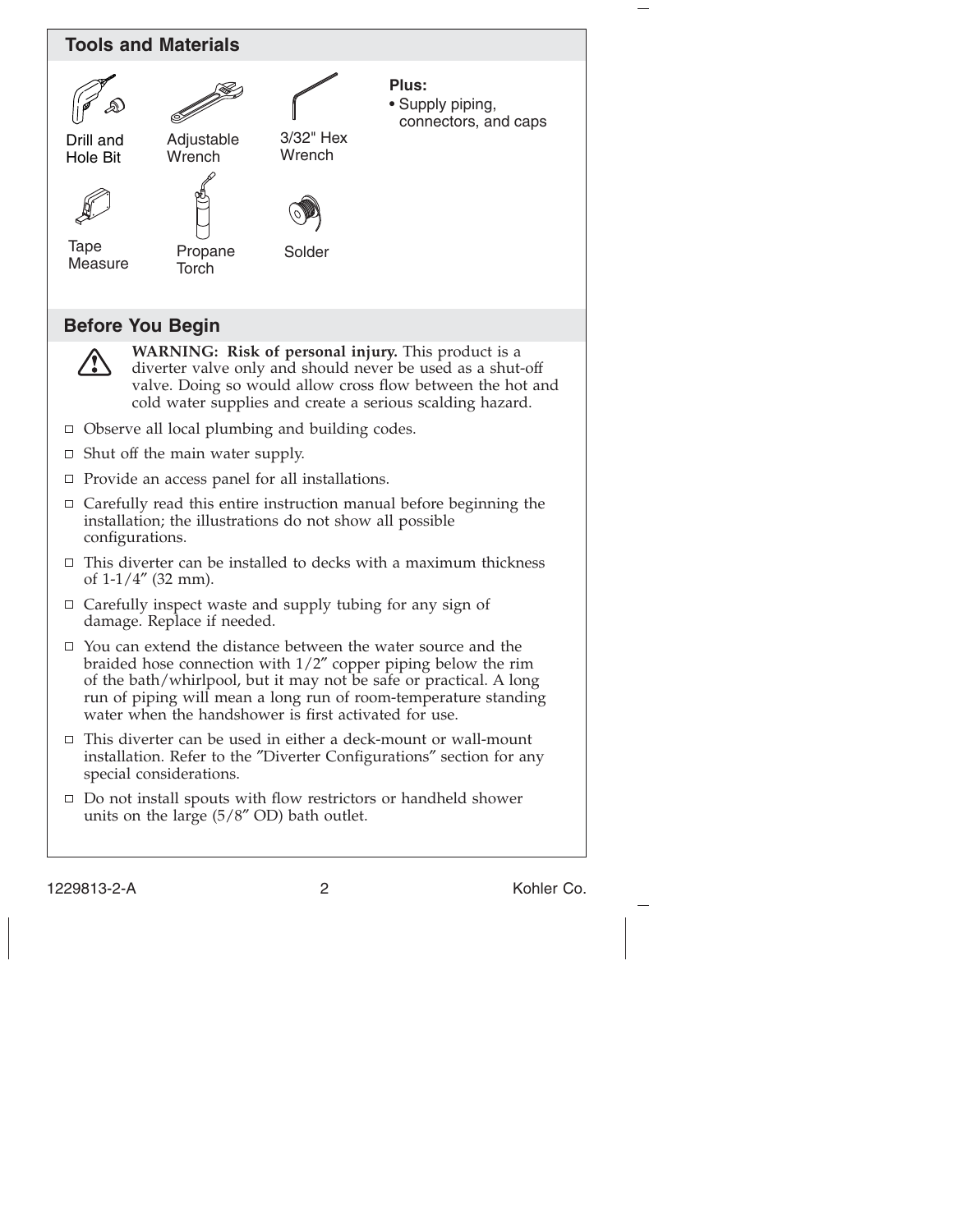## **Before You Begin (cont.)**

- $\Box$  The KOHLER two-way diverter is designed for use with KOHLER non-diverting bath spouts.
- **Remove all internal components of the diverter valve before soldering.** Kohler Co. recommends soldering supply and optional outlet connections to avoid potential leakage.

Kohler Co. 3 1229813-2-A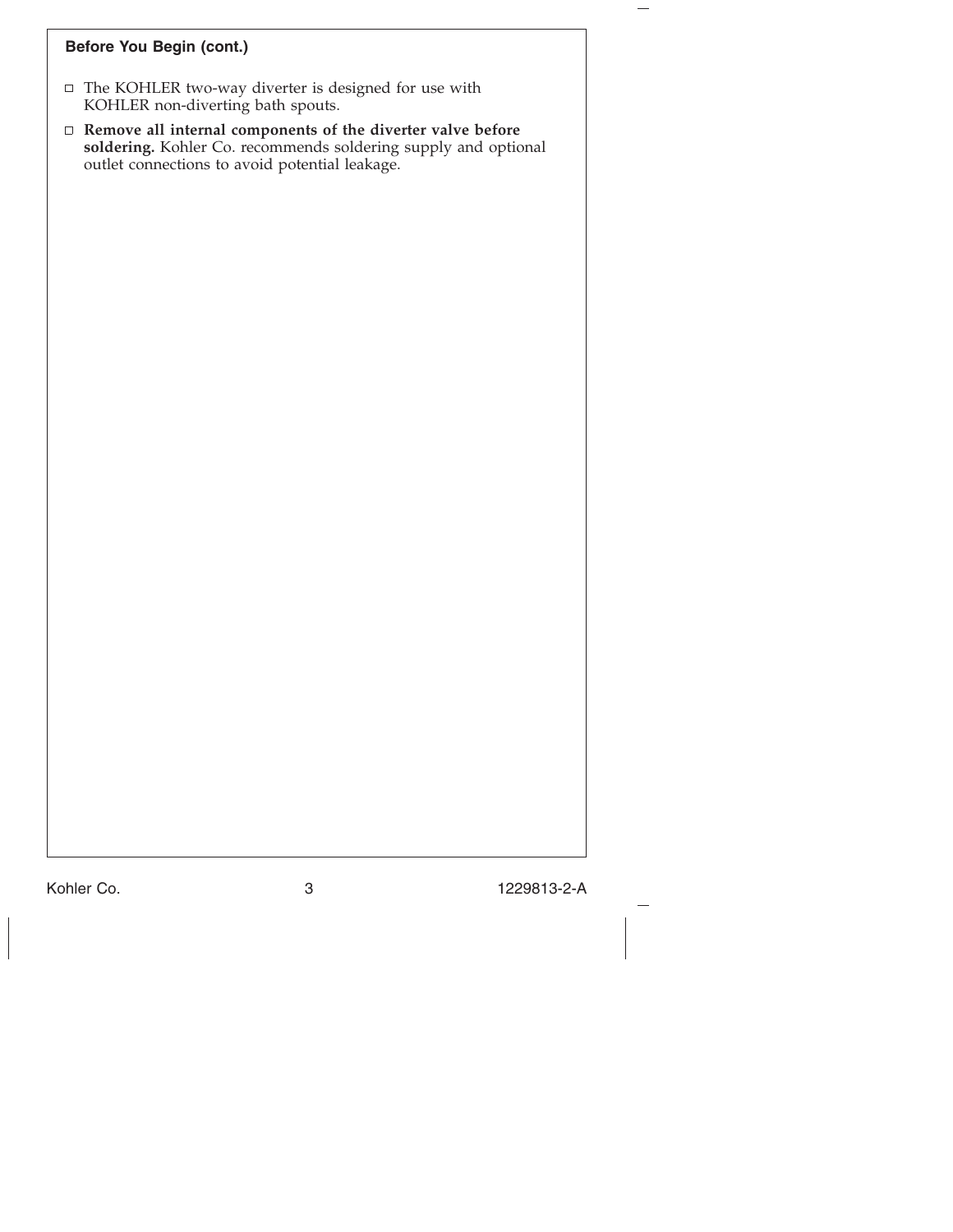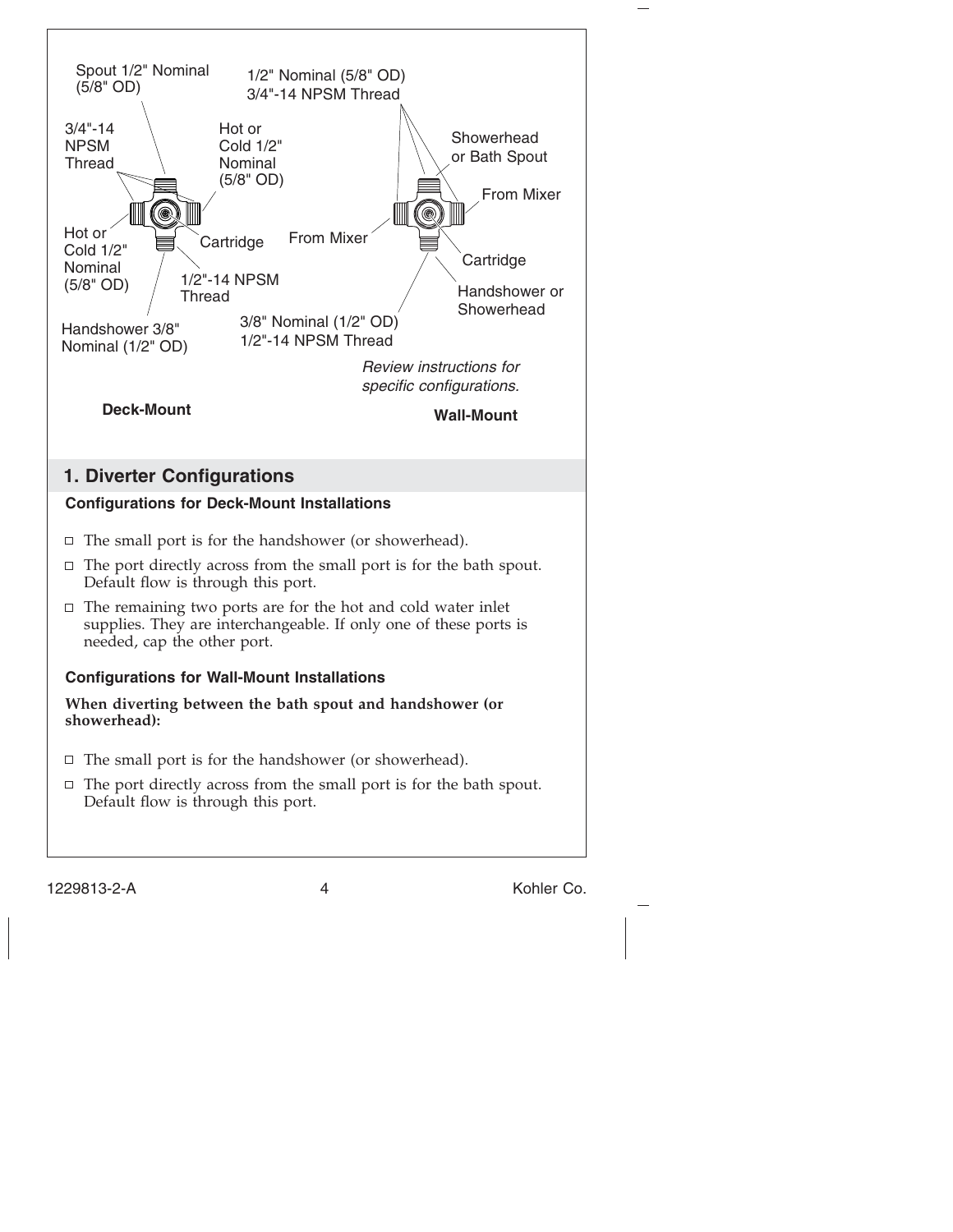## **Diverter Configurations (cont.)**

 $\Box$  The remaining two ports are for the hot and cold water inlet supplies. They are interchangeable. If only one of these ports is needed, cap the other port.

## **When diverting between the showerhead and handshower:**

- $\Box$  The small port is for the handshower.
- $\Box$  The port directly across from the small port is for the showerhead. Default flow is through this port.
- $\Box$  The remaining two ports are for the inlet supply. They are interchangeable. If only one of these ports is needed, cap the other port.

Kohler Co. 6 1229813-2-A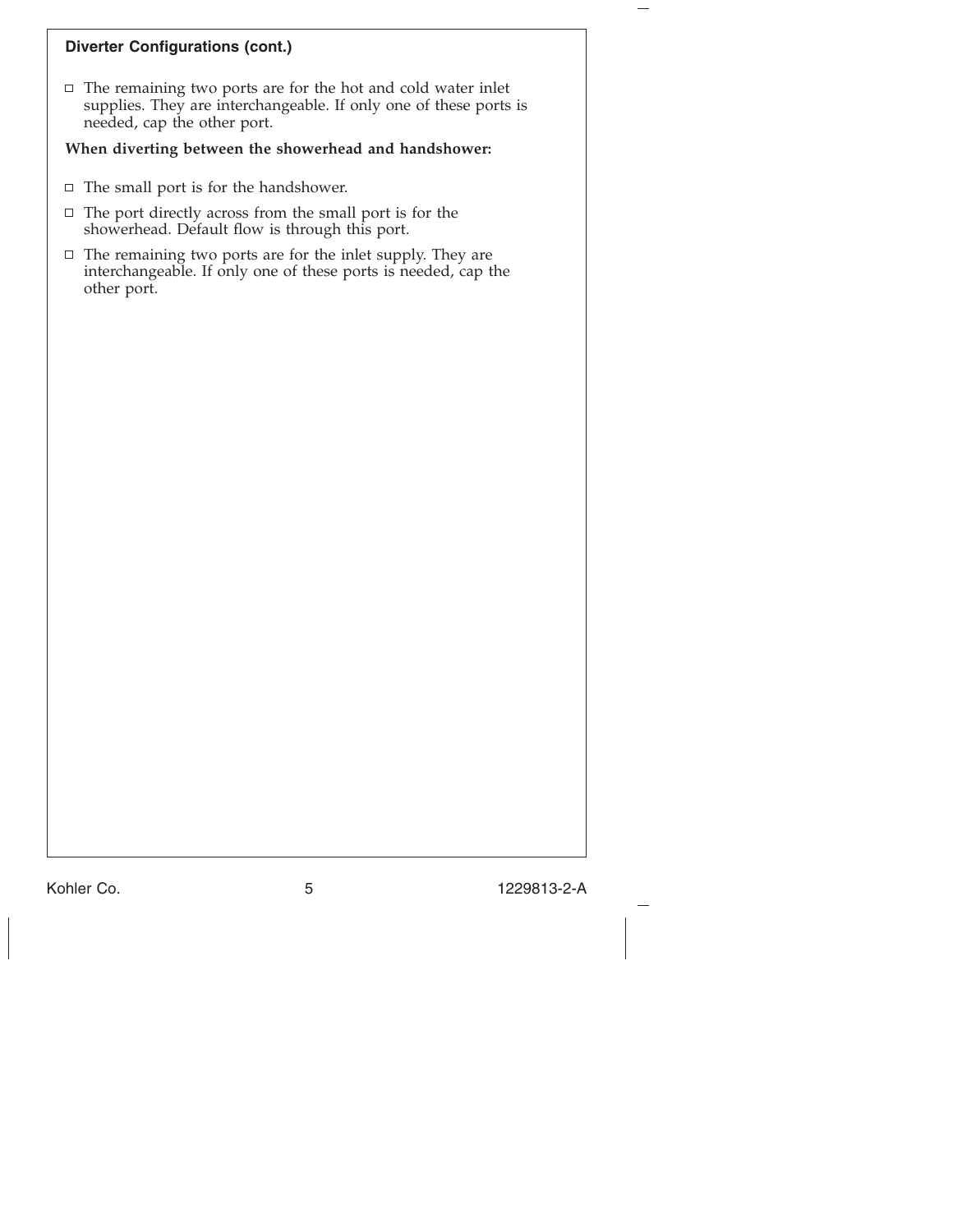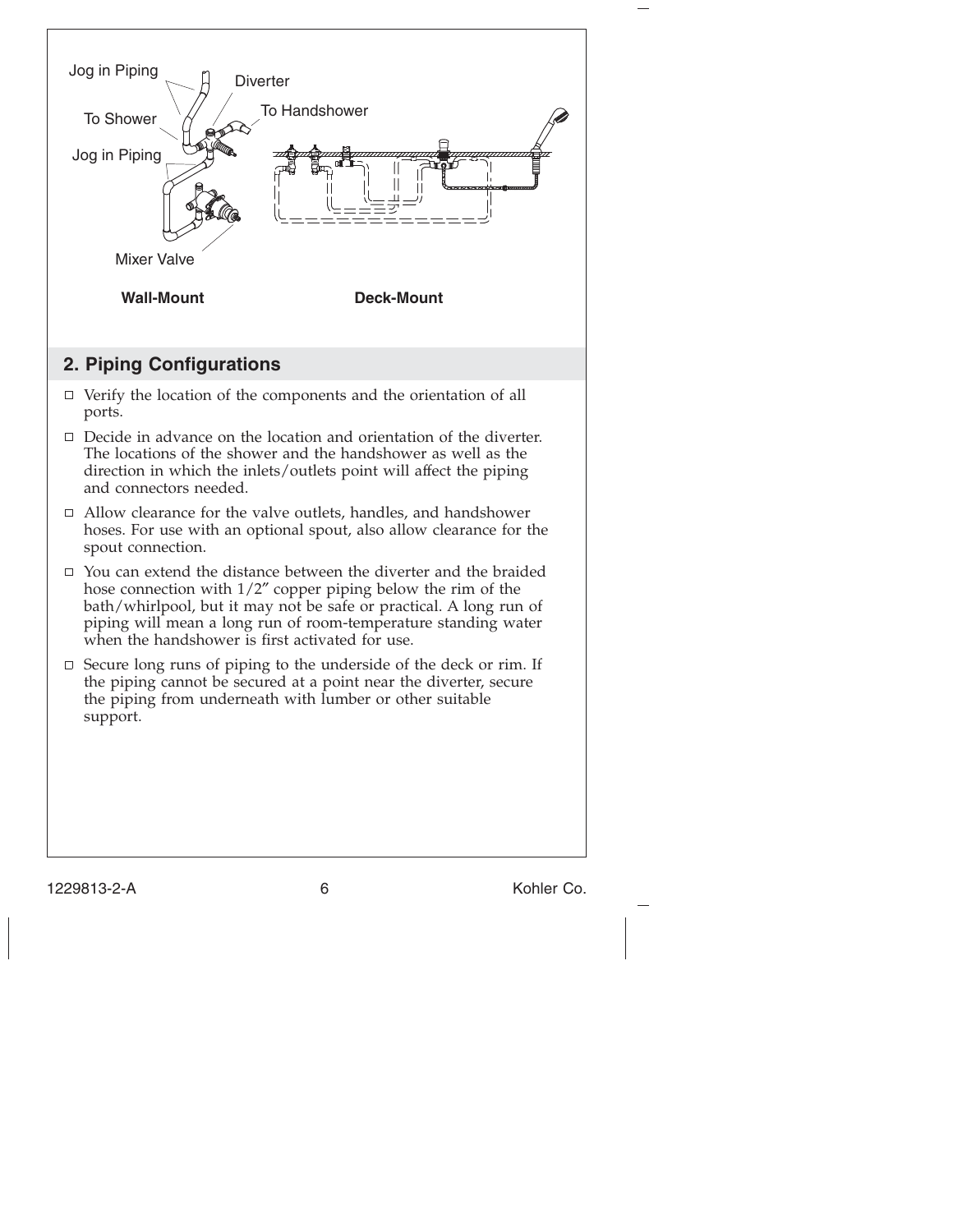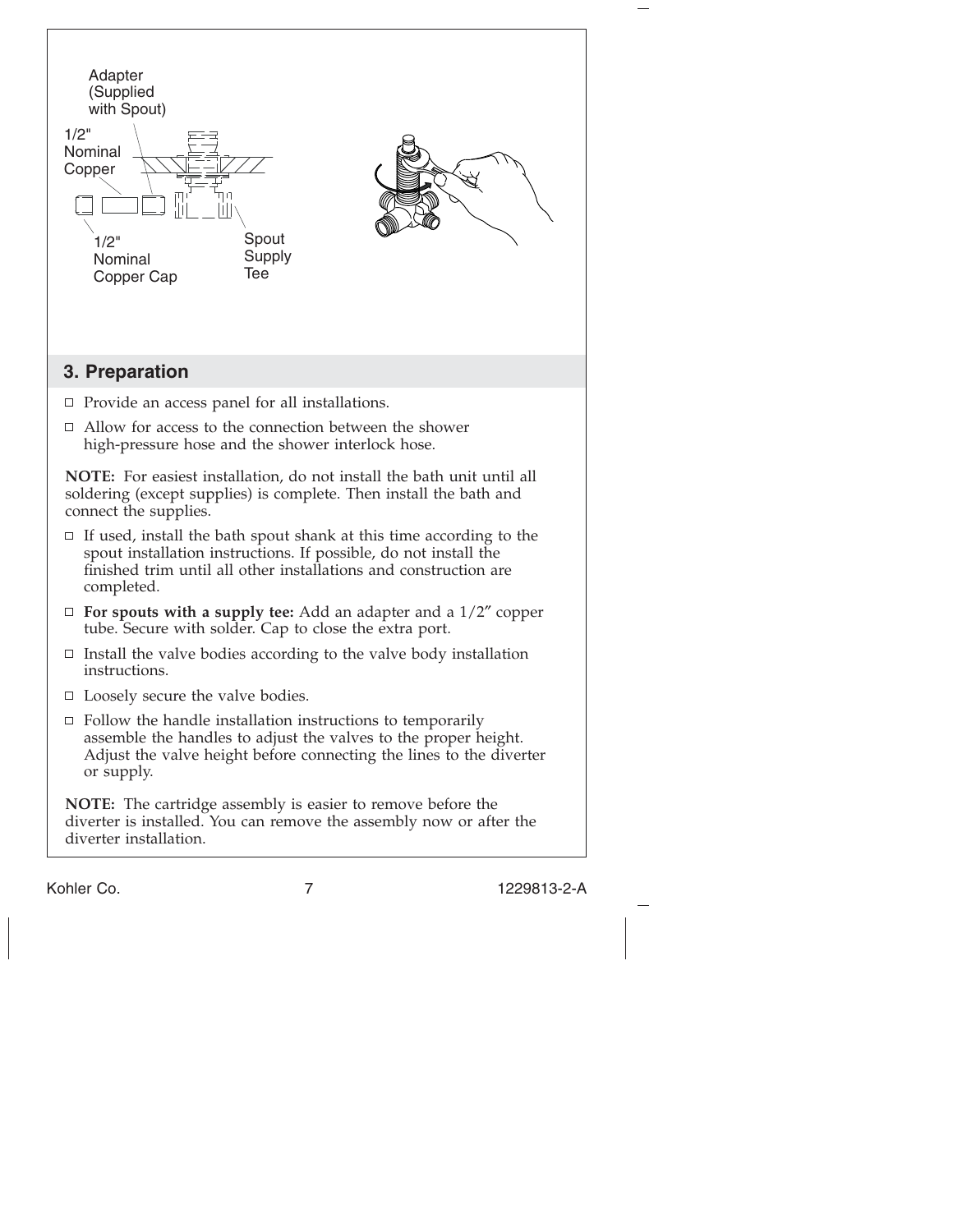## **Preparation (cont.)**

- Use a wrench to loosen the cartridge assembly from the diverter body. Continue to unthread the assembly to remove.
- $\Box~$  Set the assembly aside. Protect the seals and O-rings from becoming dirty, damaged, or misaligned.

1229813-2-A 8 Kohler Co.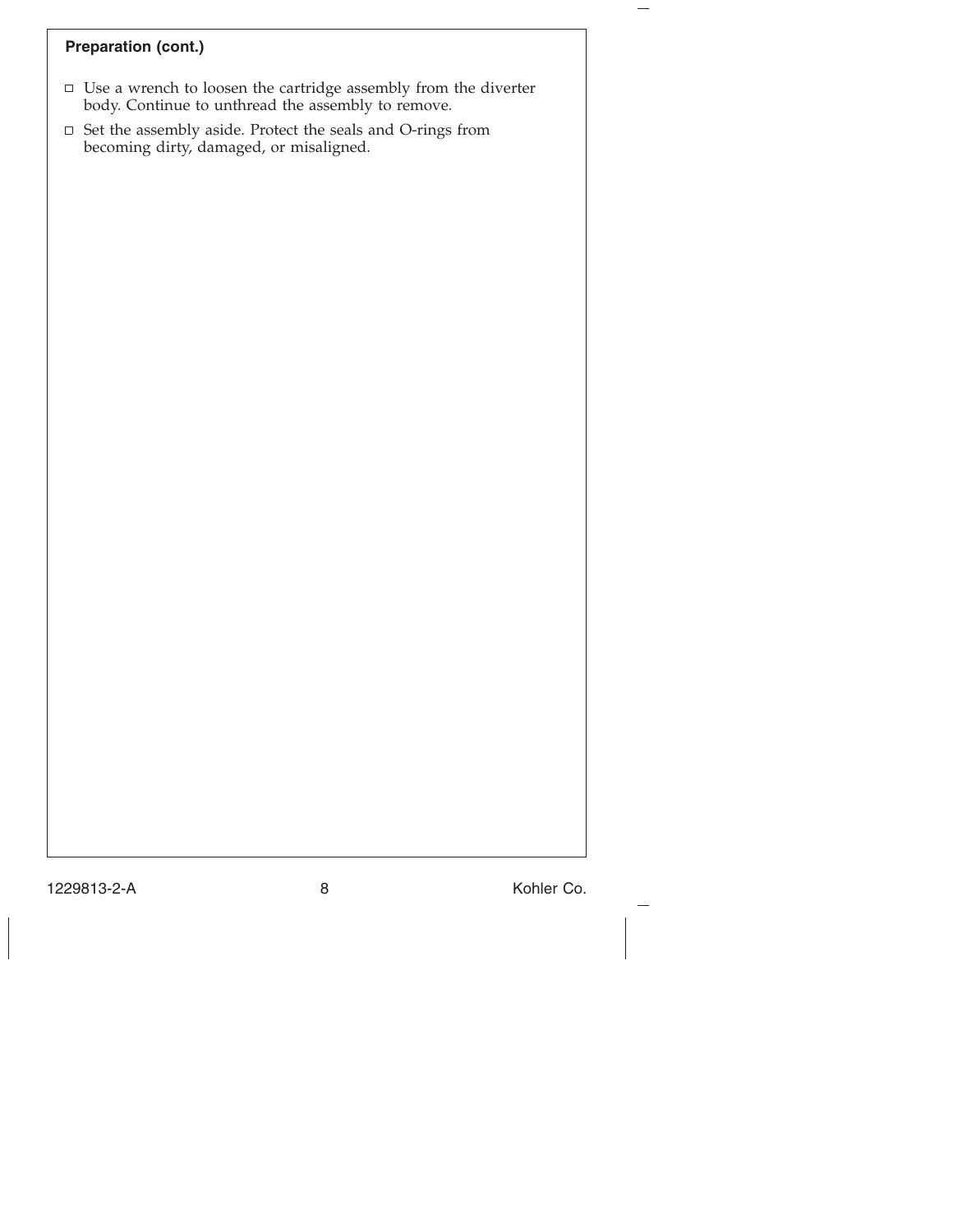

Kohler Co. 200813-2-A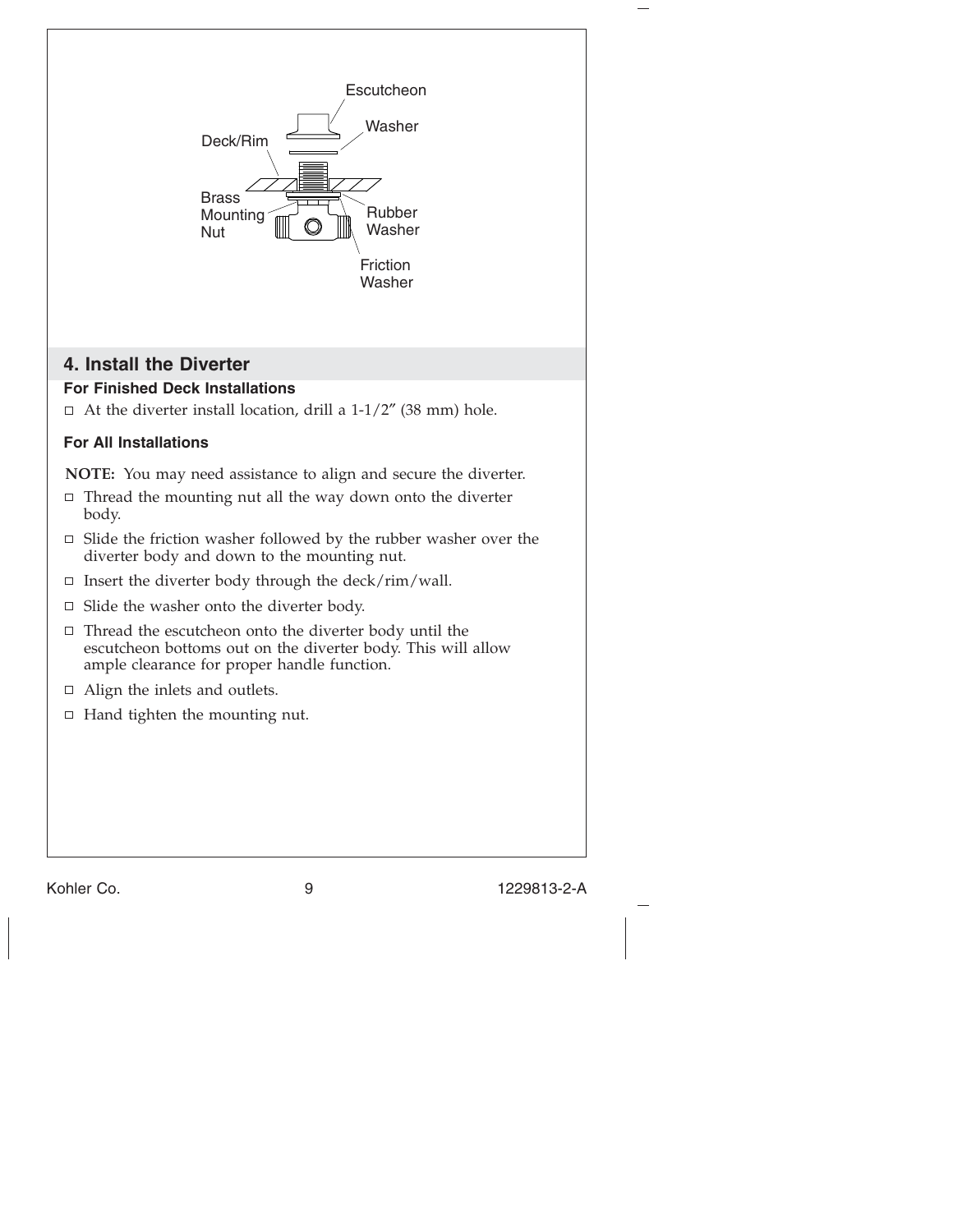

1229813-2-A 10 10 Kohler Co.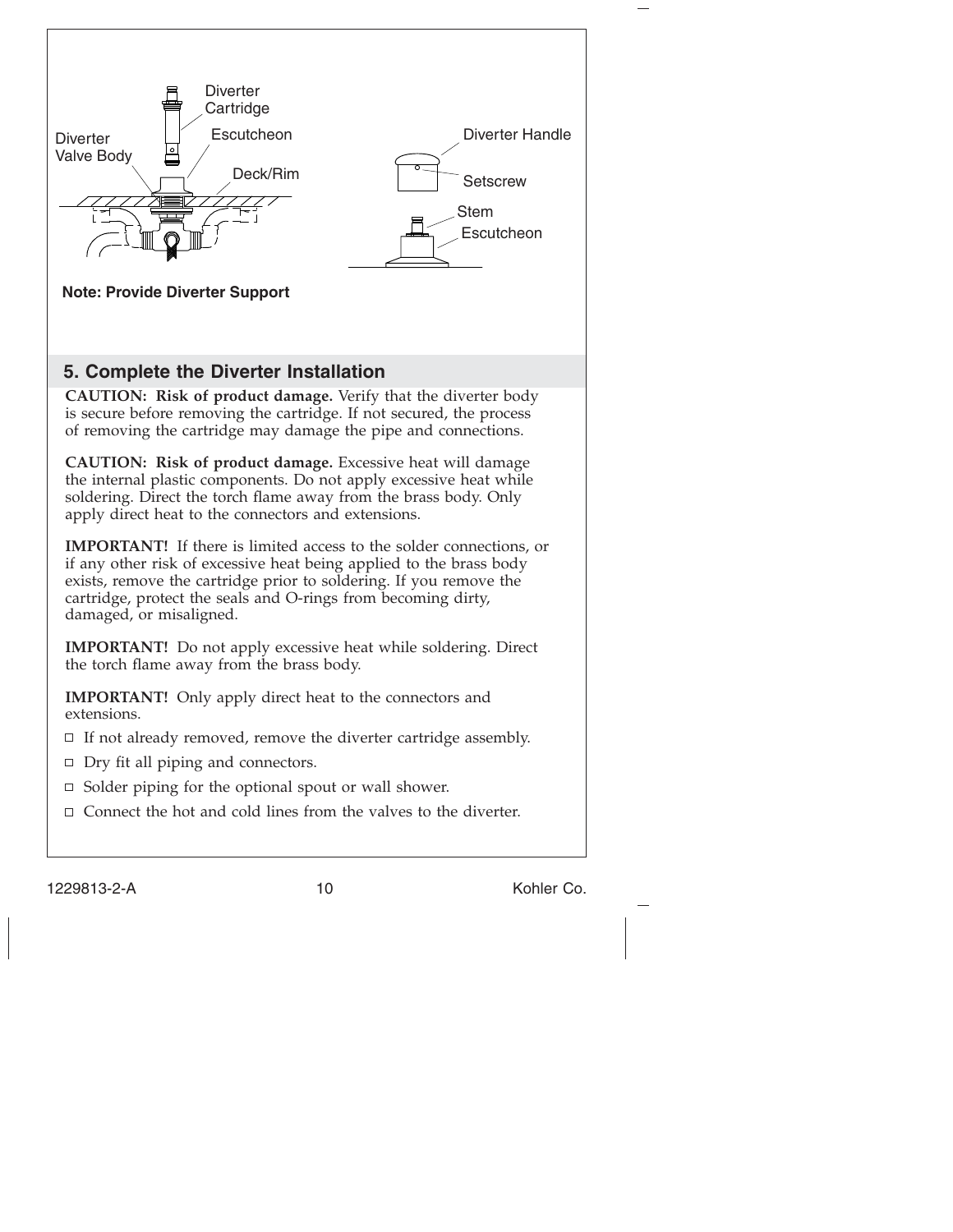

Kohler Co. 200813-2-A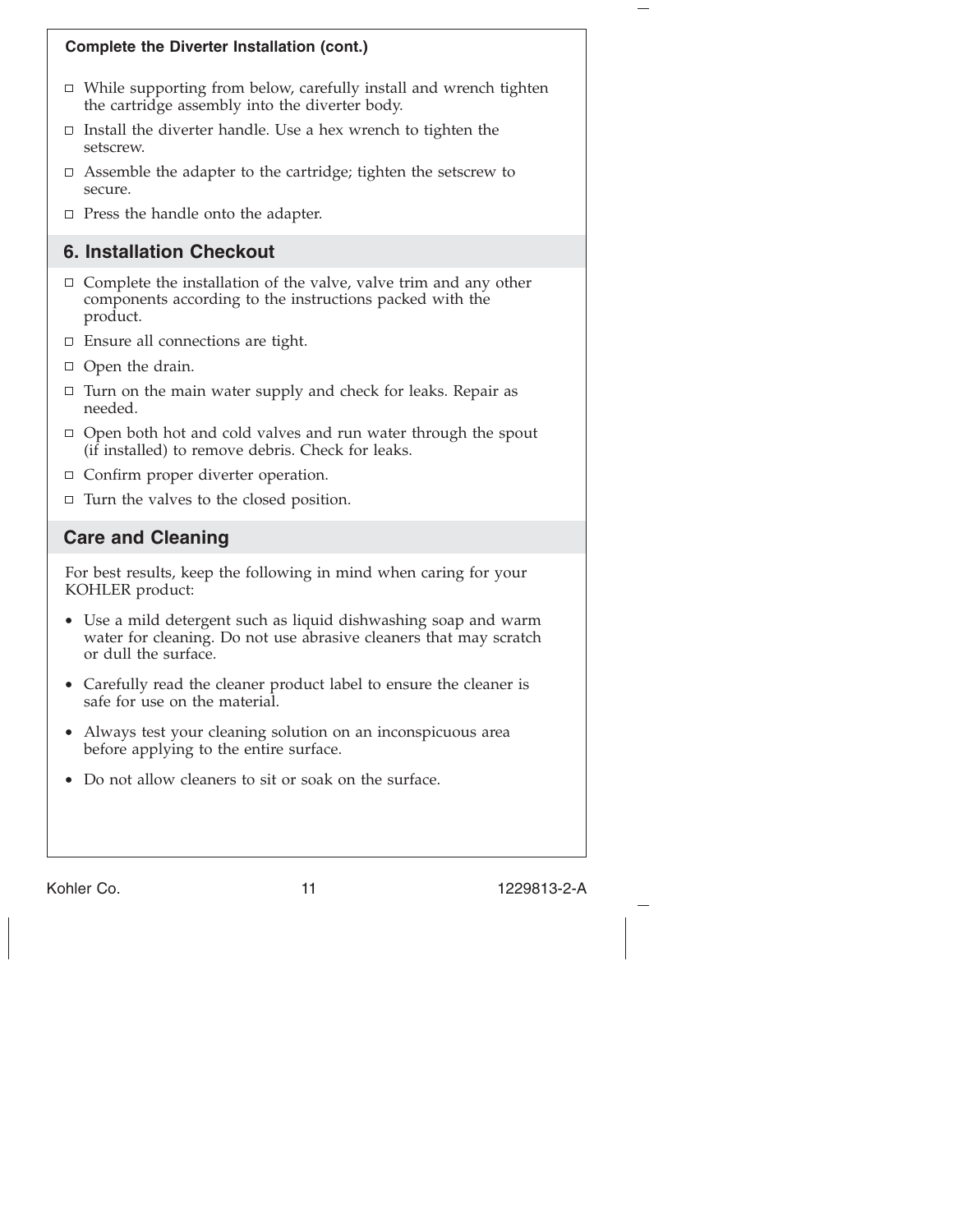## **Care and Cleaning (cont.)**

- Wipe surfaces clean and rinse completely with water immediately after cleaner application. Rinse and dry any overspray that lands on nearby surfaces.
- Use a soft, dampened sponge or cloth. Never use an abrasive material such as a brush or scouring pad to clean surfaces.

For detailed cleaning information and products to consider, visit www.kohler.com/clean. To order Care & Cleaning information, call 1-800-456-4537.

## **Warranty**

## **KOHLER® Faucet Lifetime Limited Warranty**

Kohler Co. warrants its Faucets\* manufactured after January 1, 1997, to be leak and drip free during normal residential use for as long as the original consumer purchaser owns his or her home. If the Faucet should leak or drip during normal use, Kohler Co. will, free of charge, mail to the purchaser the cartridge necessary to put the Faucet in good working condition. This warranty applies only to Kohler Faucets installed in the United States of America, Canada or Mexico (″North America″).

Kohler Co. also warrants all other aspects of the faucet or accessories ("Faucet")\*, (except gold, non-Vibrant<sub>®</sub>, non-chrome finishes) to be free of defects in material and workmanship during normal residential use for as long as the original consumer purchaser owns his or her home. This warranty applies only to Kohler Faucets installed in North America. If a defect is found in normal residential use, Kohler Co. will, at its election, repair, provide a replacement part or product, or make appropriate adjustment. Damage to a product caused by accident, misuse, or abuse is not covered by this warranty. Improper care and cleaning will void the warranty\*\*. Proof of purchase (original sales receipt) must be provided to Kohler Co. with all warranty claims. Kohler Co. is not responsible for labor charges, installation, or other incidental or consequential costs. In no event shall the liability of Kohler Co. exceed the purchase price of the Faucet.

If the Faucet is used commercially or is installed outside of North America, or if the finish is gold, non-Vibrant or a painted or powder coated color finish, Kohler Co. warrants the Faucet to be free from defects in material and workmanship for one (1) year from the date the product is installed, under Kohler Co.'s standard one-year limited warranty.

If you believe that you have a warranty claim, contact Kohler Co., either through your Dealer, Plumbing Contractor, Home Center or

1229813-2-A 12 12 Kohler Co.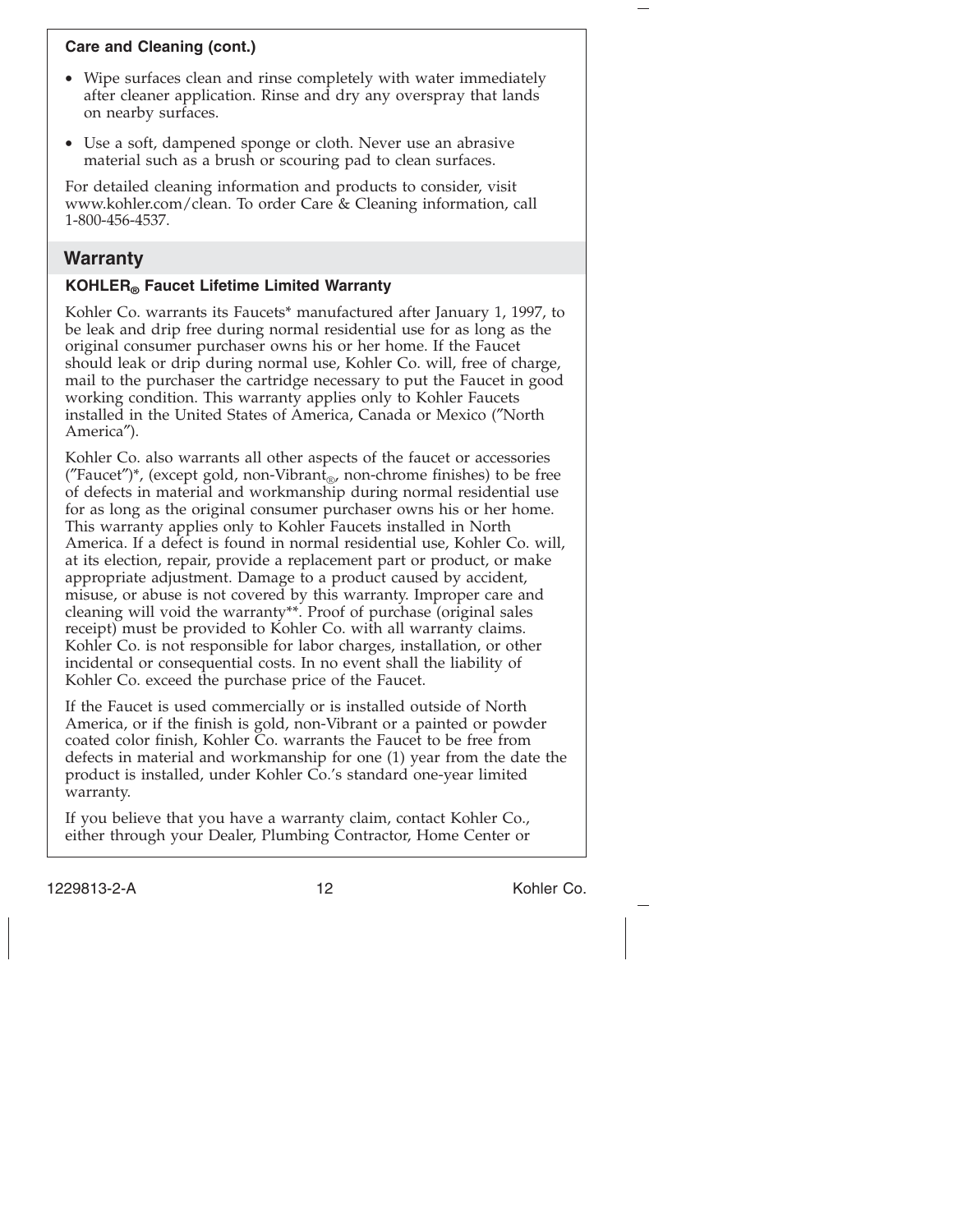### **Warranty (cont.)**

E-tailer, or by writing Kohler Co., Attn.: Customer Care Center, 444 Highland Drive, Kohler, WI 53044, USA. Please be sure to provide all pertinent information regarding your claim, including a complete description of the problem, the product, model number, color, finish, the date the product was purchased and from whom the product was purchased. Also include your original invoice. For other information, or to obtain the name and address of the service and repair facility nearest you, call 1-800-4-KOHLER (1-800-456-4537) from within the USA and Canada, and 001-800-456-4537 from within Mexico, or visit www.kohler.com within the USA, www.ca.kohler.com from within Canada, or www.mx.kohler.com in Mexico.

**KOHLER CO. AND/OR SELLER ARE PROVIDING THESE WARRANTIES IN LIEU OF ALL OTHER WARRANTIES, EXPRESSED OR IMPLIED, INCLUDING BUT NOT LIMITED TO THE IMPLIED WARRANTIES OF MERCHANTABILITY AND FITNESS FOR A PARTICULAR PURPOSE. KOHLER CO. AND/OR SELLER DISCLAIM ALL LIABILITY FOR SPECIAL, INCIDENTAL OR CONSEQUENTIAL DAMAGES. Some states/provinces do not allow limitations of how long an implied warranty lasts or the exclusion or limitation of such damages, so these limitations and exclusions may not apply to you. This warranty gives the consumer specific legal rights. You may also have other rights that vary from state/province to state/province.**

**This is Kohler Co.'s exclusive written warranty.**

\*Trend<sub>®</sub> faucets, MasterShower<sub>®</sub> tower, BodySpa systems and components; WaterHaven® tower, systems and components; Tripoint® faucets, Polished Gold, non-Vibrant and painted or powder coated finishes, fittings; all items within the ″Fixture Related″ section of the Kohler Faucets Price Book, drains, Duostrainer $_{\circledcirc}$  sink strainers, soap/lotion dispensers, Moxie<sub>TM</sub> Wireless Speaker; and faucets used in commercial settings, and outside North America, are covered by Kohler Co.'s one-year limited warranty.

\*\*Never use cleaners containing abrasive cleansers, ammonia, bleach, acids, waxes, alcohol, solvents or other products not recommended for chrome. This will void the warranty.

Kohler Co. 200813-2-A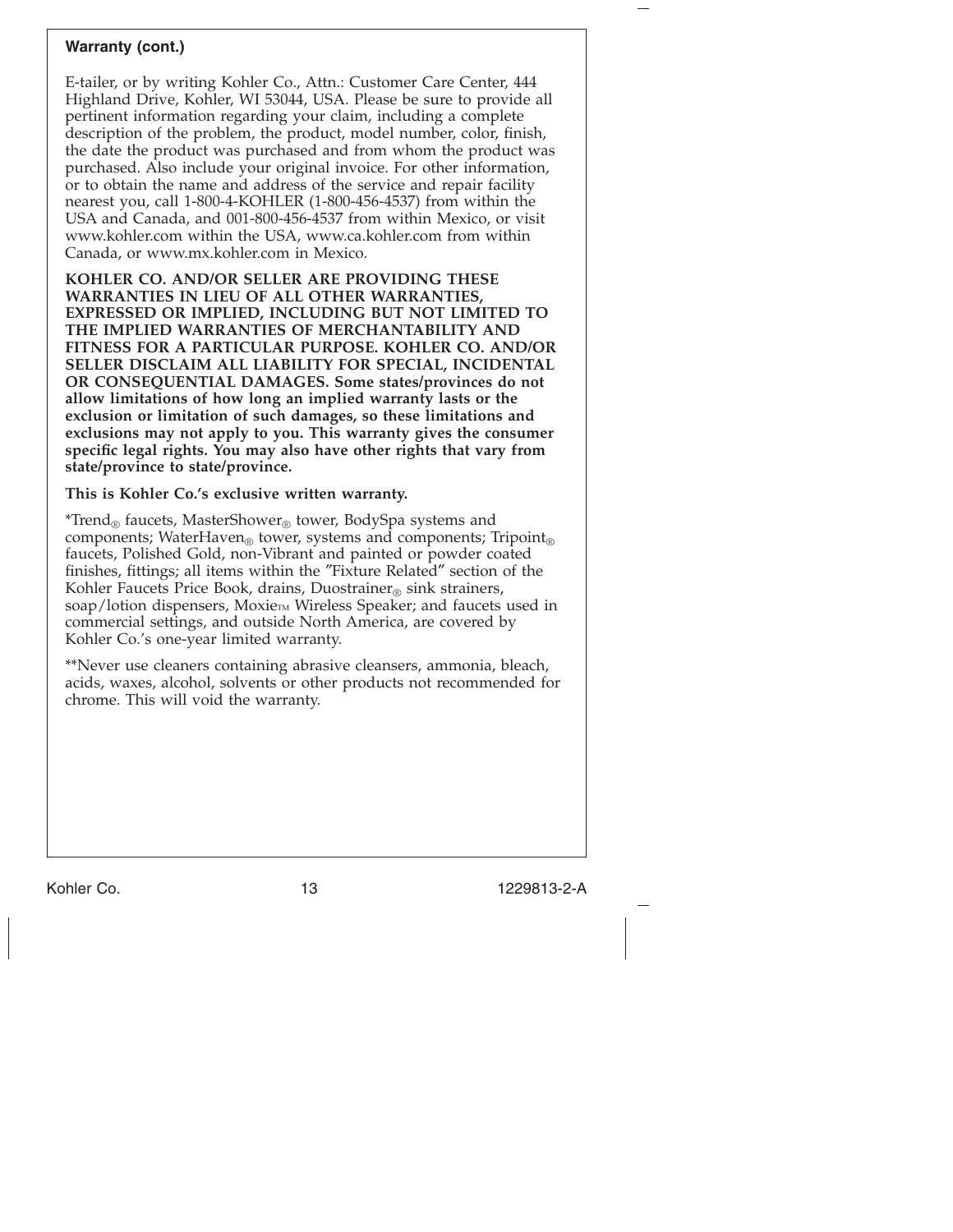## Guide d'installation et d'entretien Inverseur à deux voies



Kohler Co. Français-1 1229813-2-A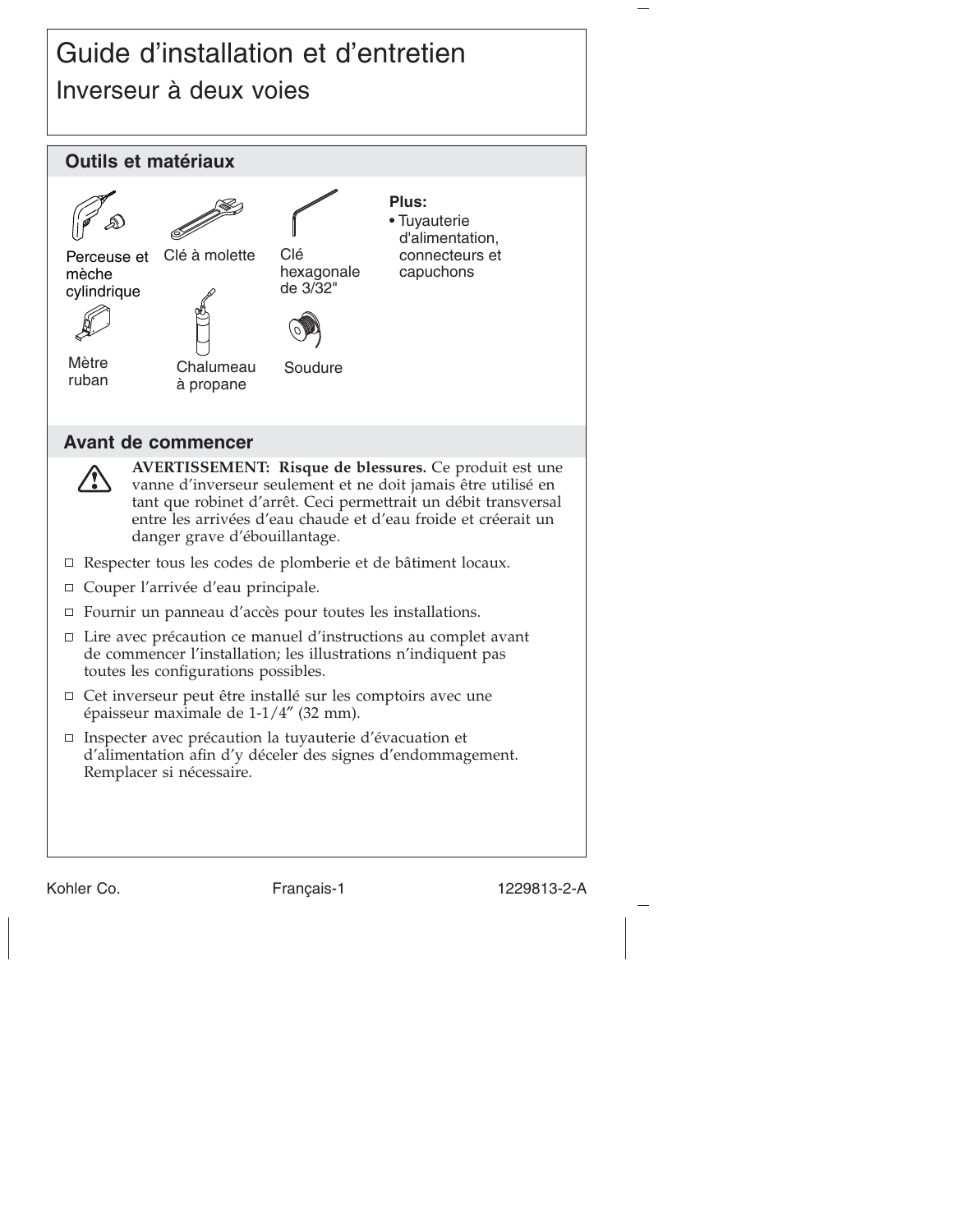#### **Avant de commencer (cont.)**

- Il est possible de prolonger la distance entre la source d'eau et le raccord du tuyau tressé avec une tubulure en cuivre de 1/2″ sous le rebord de la baignoire/de l'hydromassage, mais ceci pourrait présenter des dangers ou pourrait ne pas être pratique. Une grande distance de tubulure signifie une longue distance d'eau stagnante à température ambiante lors de l'activation initiale de la douchette pour utiliser celle-ci.
- $\Box$  Cet inverseur peut être utilisé sur une installation sur comptoir ou sur mur. Se reporter à la section ″Configurations de l'inverseur″ pour toutes considérations spéciales.
- $\Box$  Ne pas installer des becs avec des limitateurs de débit ou des douchettes sur la sortie de baignoire de grande taille (5/8″ diam. ext.).
- L'inverseur KOHLER à deux voies est conçu pour être utilisé avec les becs de baignoire KOHLER sans division.
- **Retirer tous les composants internes de la vanne de l'inverseur avant de souder.** Kohler Co. recommande de souder les raccords d'alimentation et de sortie optionnelle afin d'éviter des fuites potentielles.

Kohler Co. **Français-2** 1229813-2-A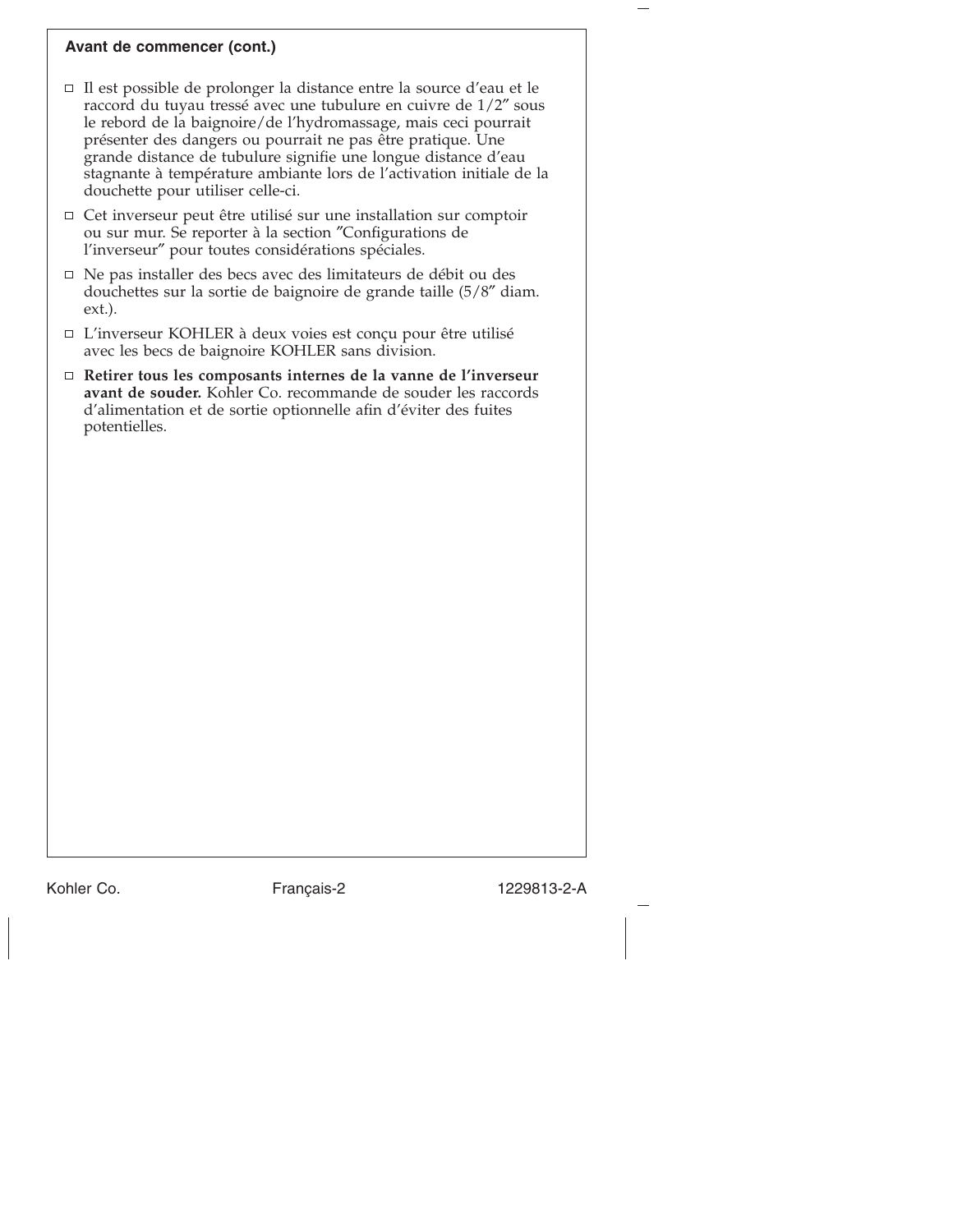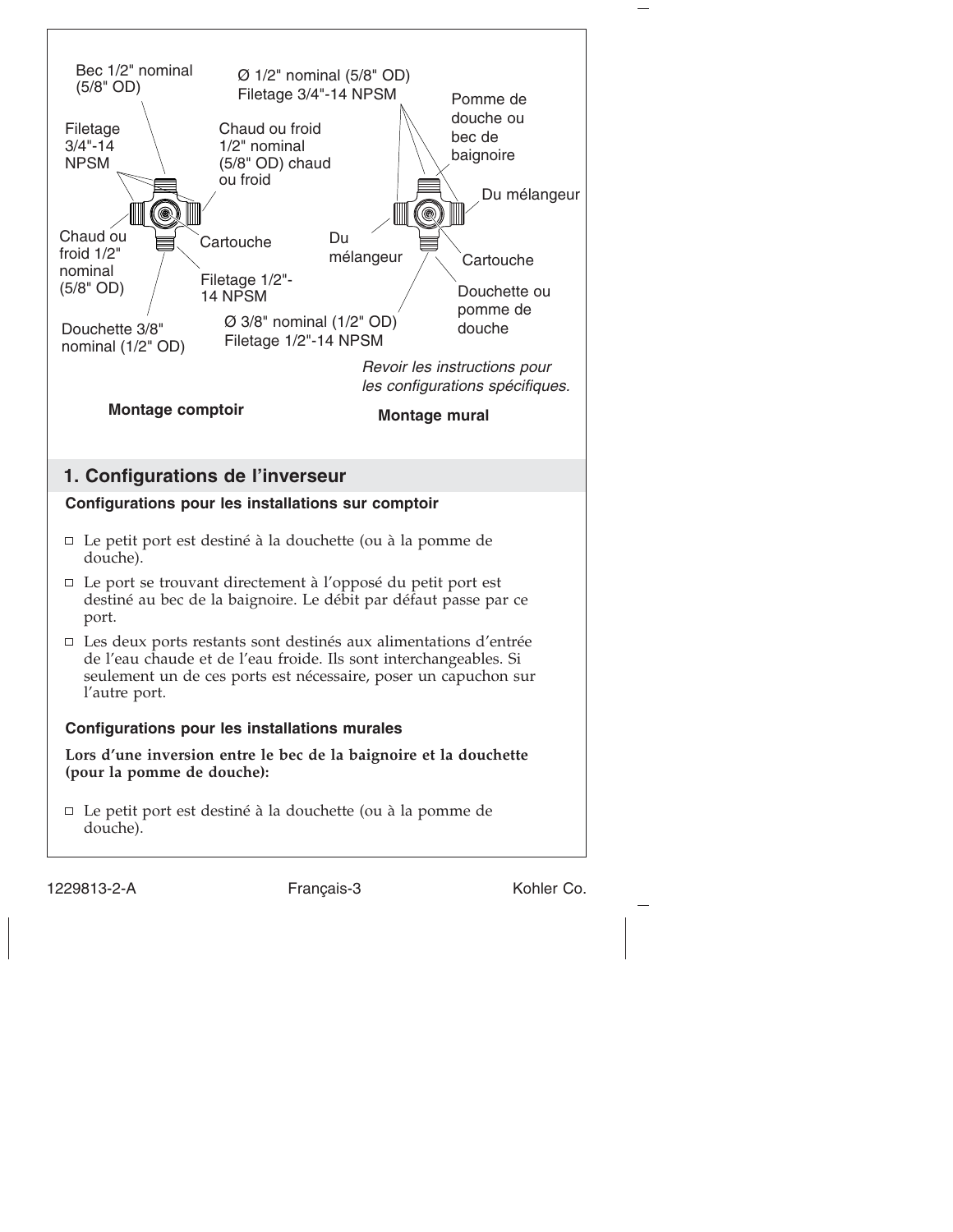## **Configurations de l'inverseur (cont.)**

- $\Box$  Le port se trouvant directement à l'opposé du petit port est destiné au bec de la baignoire. Le débit par défaut passe par ce port.
- $\Box$  Les deux ports restants sont destinés aux alimentations d'entrée de l'eau chaude et de l'eau froide. Ils sont interchangeables. Si seulement un de ces ports est nécessaire, poser un capuchon sur l'autre port.

## **Lors d'une inversion entre la douchette et la pomme de douche:**

- Le petit port est destiné à la douchette.
- Le port se trouvant directement à l'opposé du petit port est destiné à la douchette. Le débit par défaut passe par ce port.
- □ Les deux ports restants sont destinés aux alimentations d'entrée. Ils sont interchangeables. Si seulement un de ces ports est nécessaire, poser un capuchon sur l'autre port.

Kohler Co. **Français-4** 1229813-2-A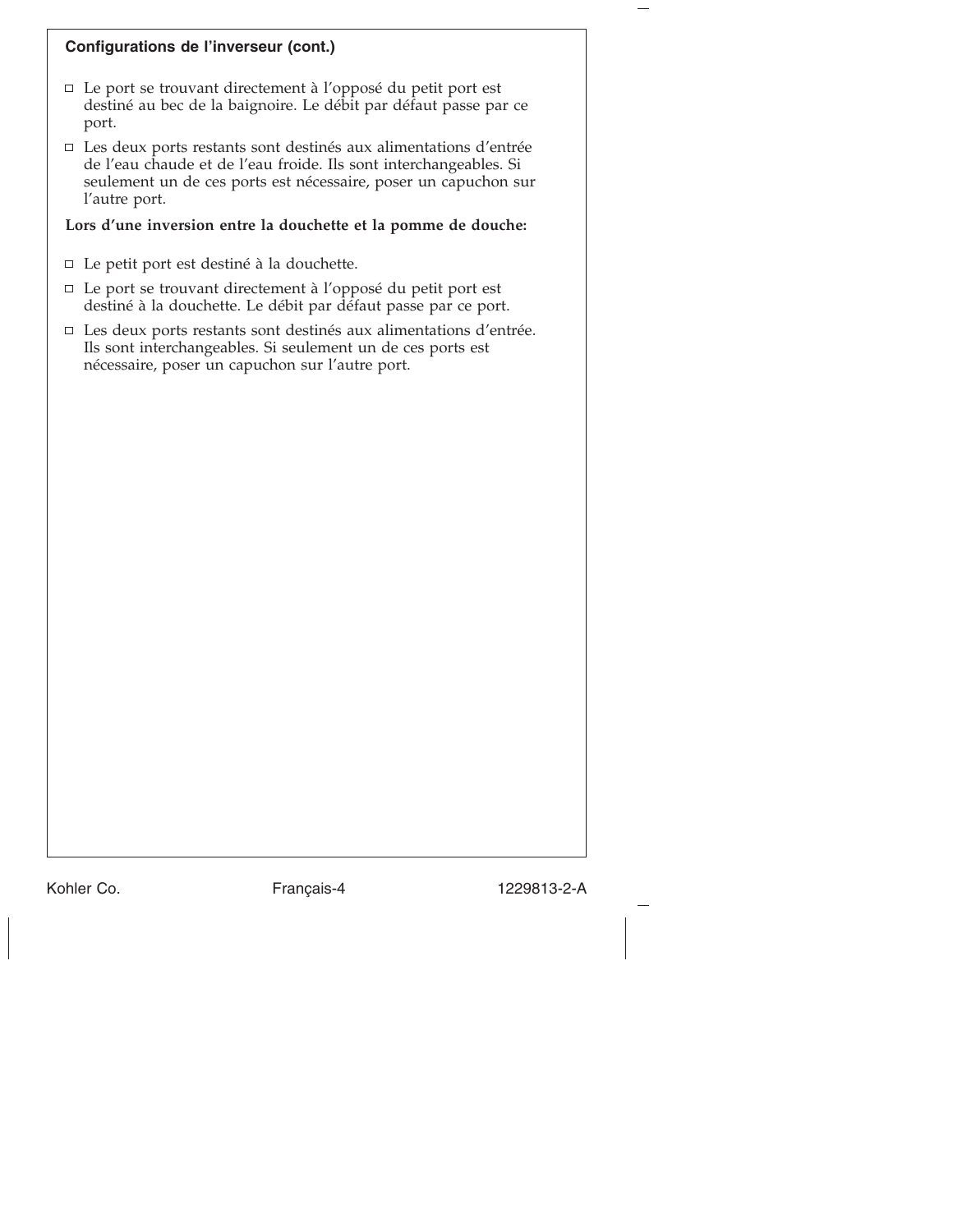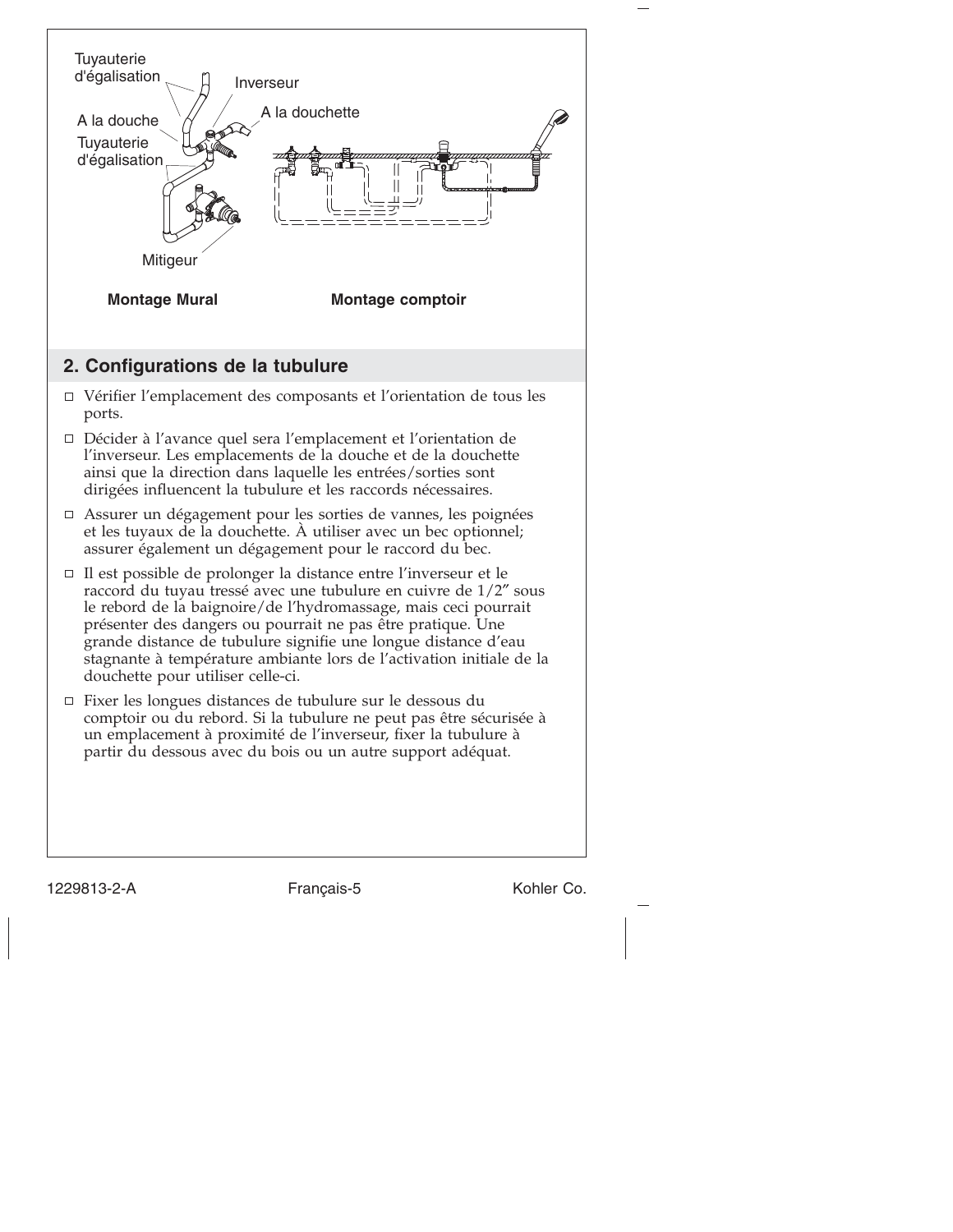| Adaptateur<br>(fourni avec<br>le bec)<br>1/2" Nom.<br>Tube en<br>cuivre<br>1/2" Nom.<br>Capuchon<br>en cuivre | T d'alimentation<br>du bec                                                                                                                                                                                                                                              |                                                                                                                                             |  |  |
|---------------------------------------------------------------------------------------------------------------|-------------------------------------------------------------------------------------------------------------------------------------------------------------------------------------------------------------------------------------------------------------------------|---------------------------------------------------------------------------------------------------------------------------------------------|--|--|
| 3. Préparation                                                                                                |                                                                                                                                                                                                                                                                         |                                                                                                                                             |  |  |
|                                                                                                               | $\Box$ Fournir un panneau d'accès pour toutes les installations.                                                                                                                                                                                                        |                                                                                                                                             |  |  |
|                                                                                                               | la douche et le tuyau d'interverrouillage de la douche.                                                                                                                                                                                                                 | $\Box$ Permettre un accès au raccord entre le tuyau de haute pression de                                                                    |  |  |
| connecter les alimentations.                                                                                  | <b>REMARQUE:</b> Pour assurer une installation plus facile, ne pas<br>installer l'unité de la baignoire avant d'avoir terminé toutes les<br>soudures (sauf les alimentations). Installer ensuite la baignoire et                                                        |                                                                                                                                             |  |  |
|                                                                                                               | $\Box$ Si elle est utilisée, installer la tige du bec de la baignoire à ce<br>point, selon les instruction d'installation du bec. Si possible, ne<br>pas installer la garniture finie avant que toutes les autres<br>installations et la construction soient terminées. |                                                                                                                                             |  |  |
|                                                                                                               | capuchon pour fermer le port supplémentaire.                                                                                                                                                                                                                            | $\Box$ Pour les becs avec un té d'alimentation: Ajouter un adaptateur et<br>un tube en cuivre de 1/2". Sécuriser avec une soudure. Poser un |  |  |
| des corps de vanne.                                                                                           | $\Box$ Installer les corps de vannes selon les instructions d'installation                                                                                                                                                                                              |                                                                                                                                             |  |  |
|                                                                                                               | □ Fixer les corps de vanne en place sans serrer.                                                                                                                                                                                                                        |                                                                                                                                             |  |  |
|                                                                                                               | les poignées temporairement afin de régler les vannes à la<br>hauteur adéquate. Régler la hauteur des vannes avant de<br>connecter les conduites à l'inverseur ou à l'alimentation.                                                                                     | $\Box$ Suivre les instructions d'installation des poignées pour assembler                                                                   |  |  |
|                                                                                                               |                                                                                                                                                                                                                                                                         |                                                                                                                                             |  |  |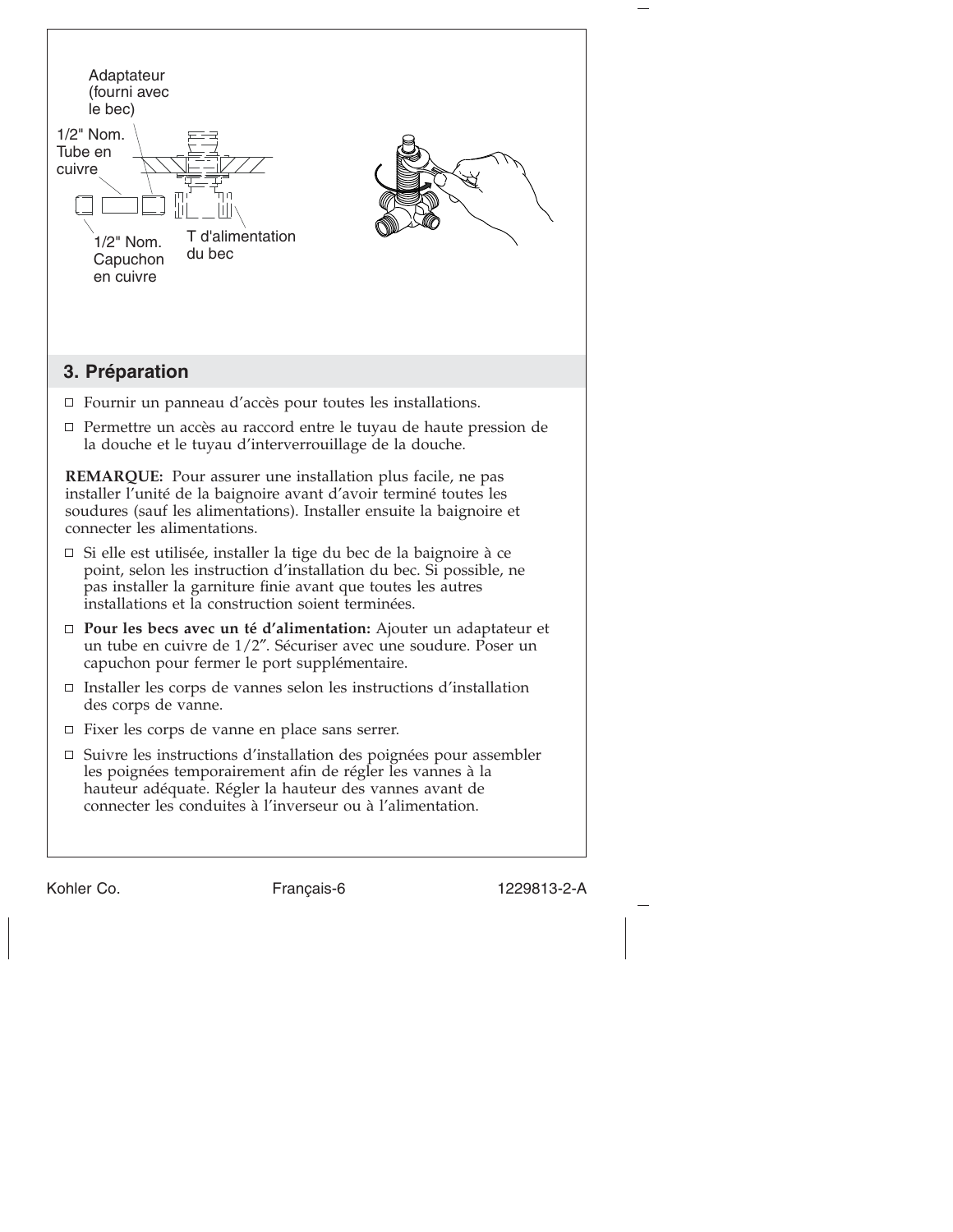### **Préparation (cont.)**

**REMARQUE:** L'ensemble de la cartouche peut être effectué plus facilement avant l'installation de l'inverseur. L'ensemble peut être retiré maintenant ou après l'installation de l'inverseur.

- Utiliser une clé pour desserrer l'ensemble de la cartouche du corps de l'inverseur. Continuer à dévisser l'ensemble pour le retirer.
- Mettre l'ensemble de côté. Protéger les joints d'étanchéité et les joints toriques contre les saletés, les endommagements ou les mauvais alignements.

1229813-2-A Français-7 Kohler Co.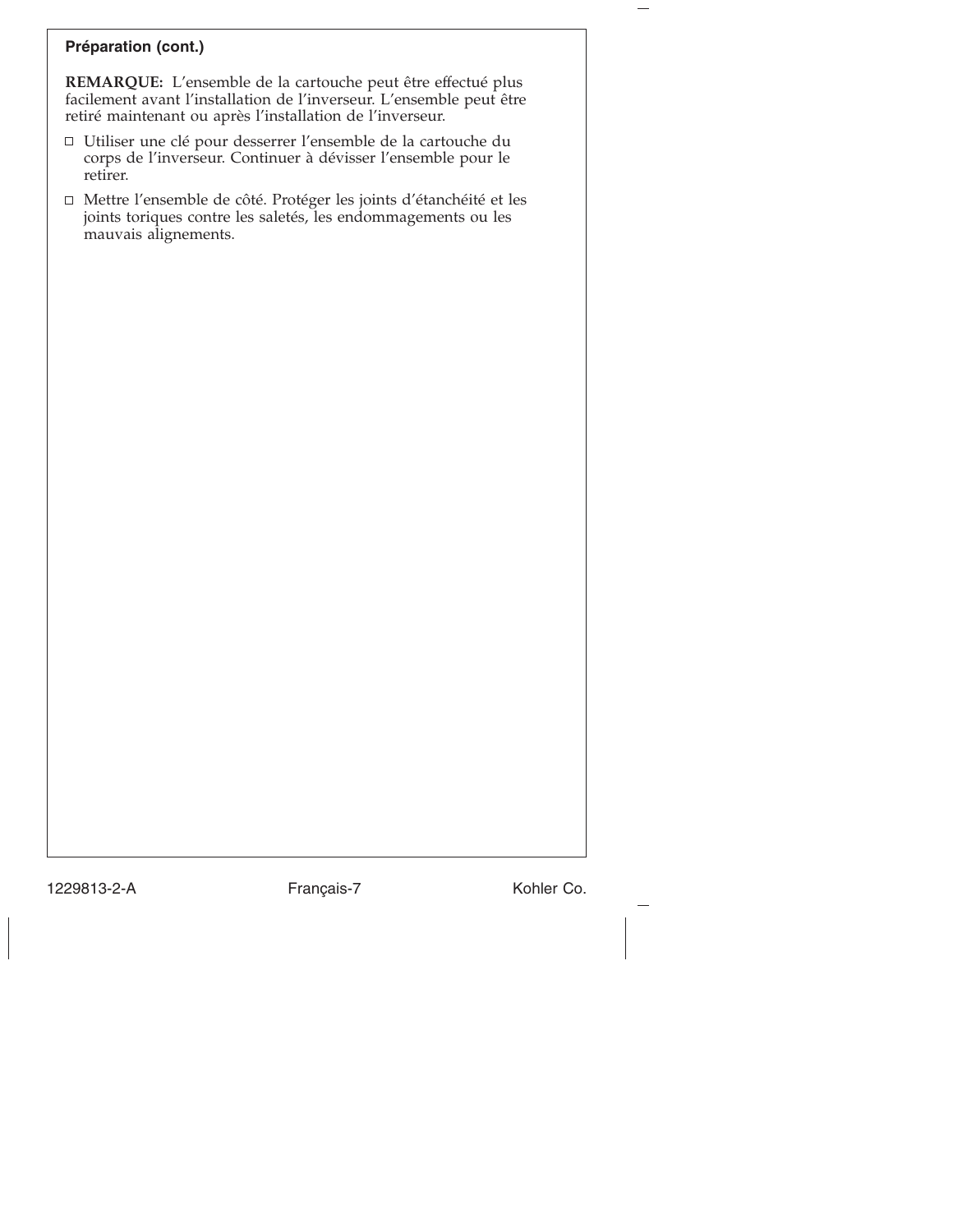

Kohler Co. Français-8 1229813-2-A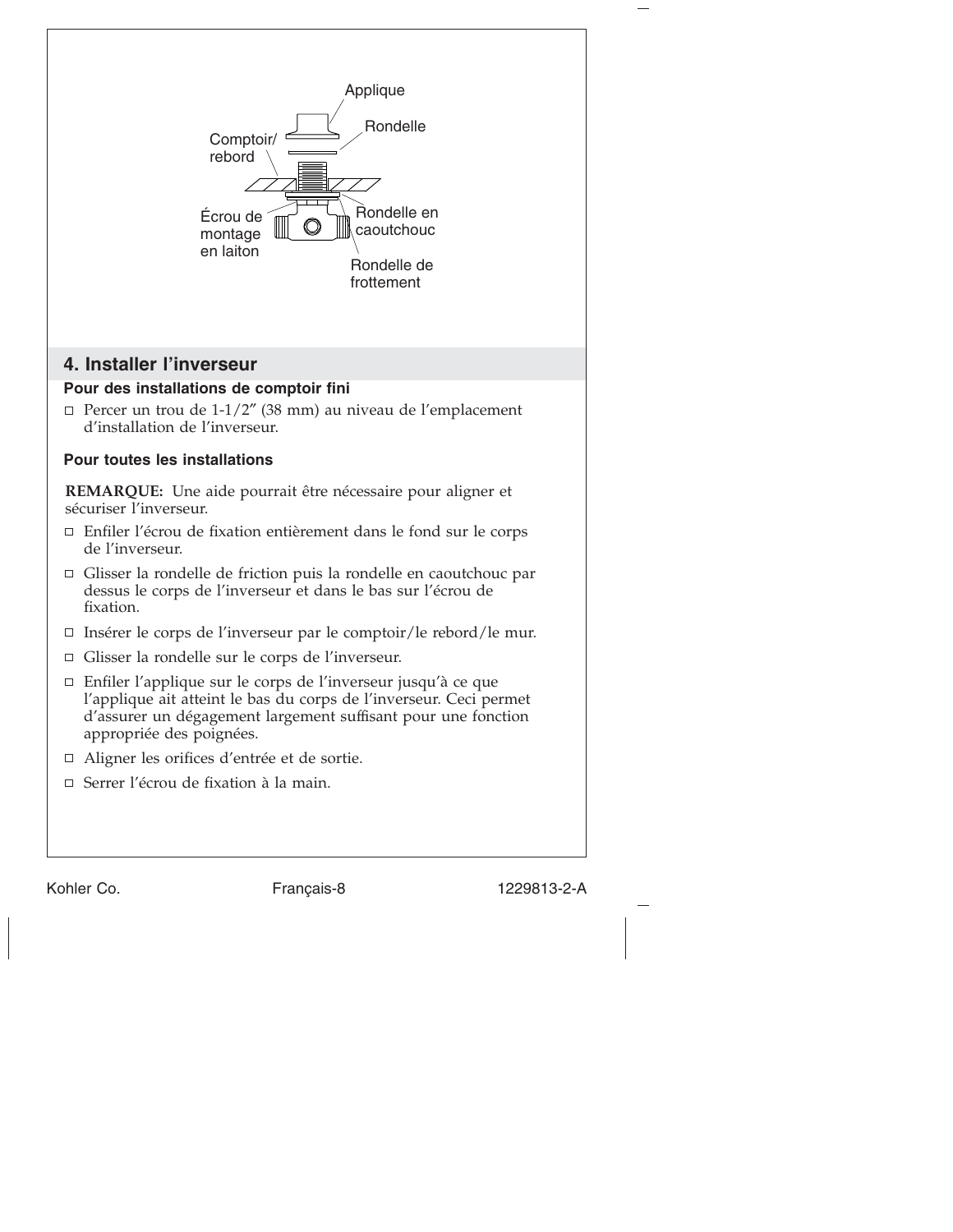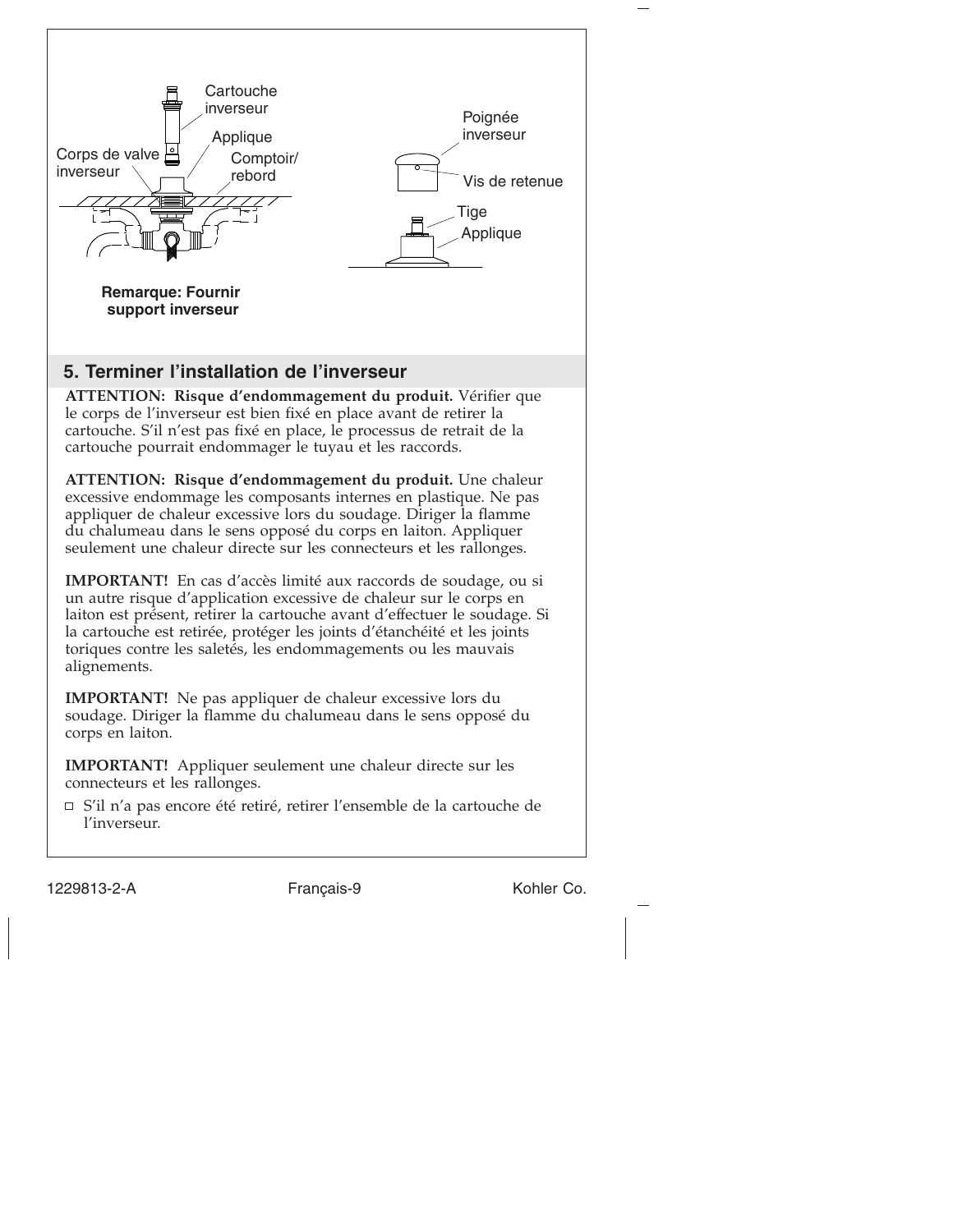

Kohler Co. Français-10 1229813-2-A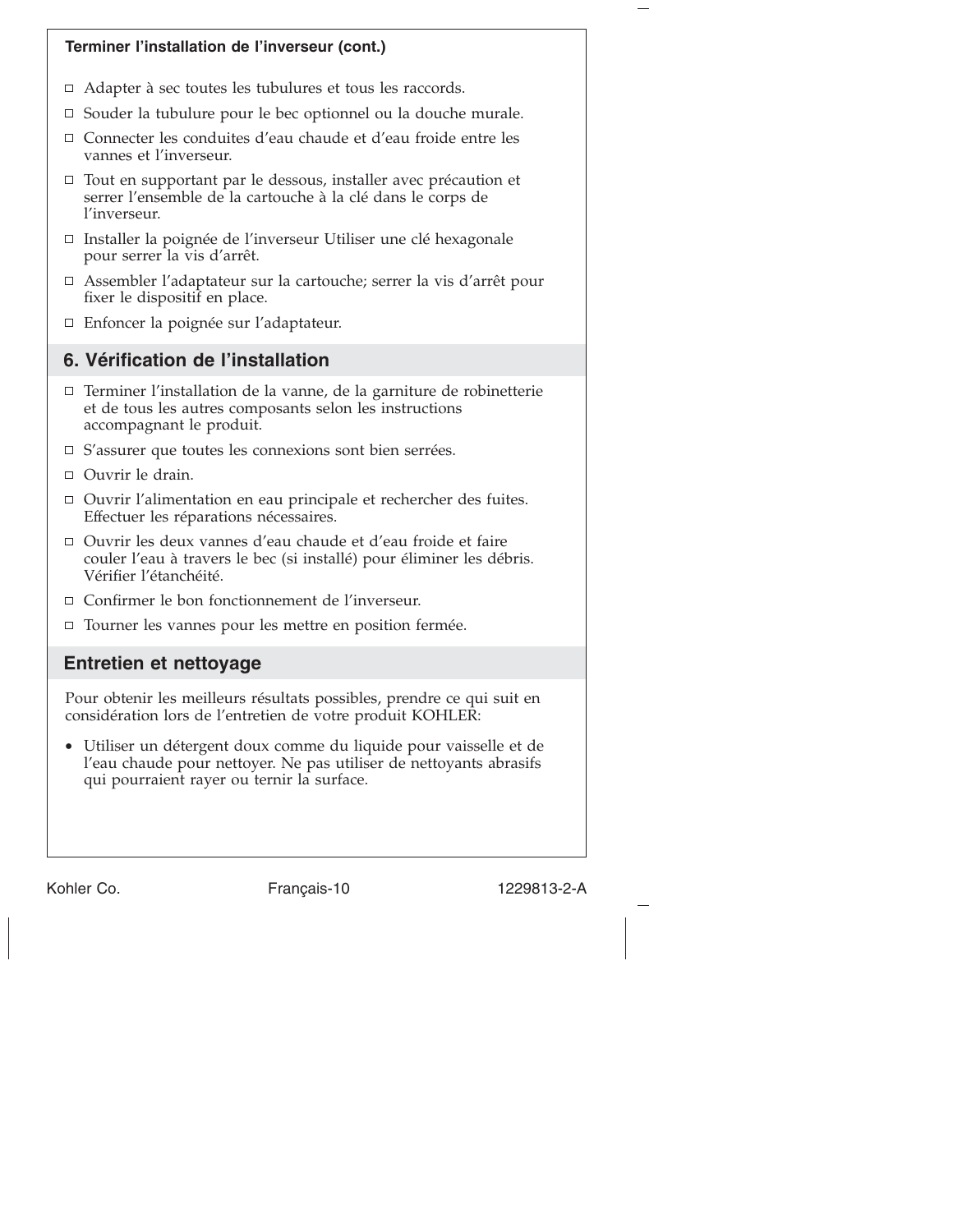## **Entretien et nettoyage (cont.)**

- Lire l'étiquette du produit de nettoyage avec le plus grand soin pour assurer que celui-ci peut être utilisé sans danger sur le matériau.
- Toujours tester la solution de nettoyage sur une surface non visible avant de l'appliquer sur l'ensemble de la surface.
- Ne pas laisser les nettoyants reposer ou tremper sur la surface.
- Essuyer les surfaces et rincer complètement avec de l'eau immédiatement après l'application du nettoyant. Rincer et sécher tout éclaboussement sur les surfaces avoisinantes.
- Utiliser une éponge ou un chiffon doux et humide. Ne jamais utiliser de matériau abrasif tel qu'une brosse ou une éponge à récurer pour nettoyer les surfaces.

Pour obtenir des informations détaillées sur le nettoyage et les produits à considérer, consulter le site www.kohler.com/clean. Pour commander des informations sur l'entretien & le nettoyage, appeler le 1-800-456-4537.

## **Garantie**

## **Garantie limitée à vie du robinet KOHLER®**

Kohler Co. garantit que les robinets\* fabriqués après le 1er janvier 1997 ne fuient pas et ne gouttent pas lors d'une utilisation domestique normale, aussi longtemps que l'acquéreur d'origine demeure propriétaire de son domicile. Si le robinet goutte ou présente des fuites lors d'une utilisation normale, Kohler Co. enverra par courrier à l'acheteur, sans frais, la cartouche nécessaire pour réparer le robinet. La présente garantie s'applique uniquement aux robinets Kohler installés aux États-Unis, au Canada ou au Mexique (″Amérique du Nord″).

Kohler Co. garantit également toutes les autres caractéristiques du robinet ou des accessoires (″Robinet″)\*, (à l'exception des finitions dorées, non-Vibrant<sub>®</sub>, non chromées) contre tout vice de matériau et de fabrication lors d'une utilisation domestique normale, aussi longtemps que l'acquéreur d'origine demeure propriétaire de son domicile. La présente garantie s'applique uniquement aux robinets Kohler installés en Amérique du Nord. Si un vice est décelé lors d'une utilisation domestique normale, Kohler Co. choisira, à sa discrétion, la réparation, le remplacement ou la rectification appropriée. Cette garantie n'offre pas de protection contre les dommages dus à un accident, une mauvaise utilisation ou un mauvais traitement. Un entretien et un nettoyage inadéquats annulent la garantie\*\*. Une preuve d'achat (ticket de caisse d'origine) doit être présentée à Kohler Co. avec toutes les

1229813-2-A Français-11 Kohler Co.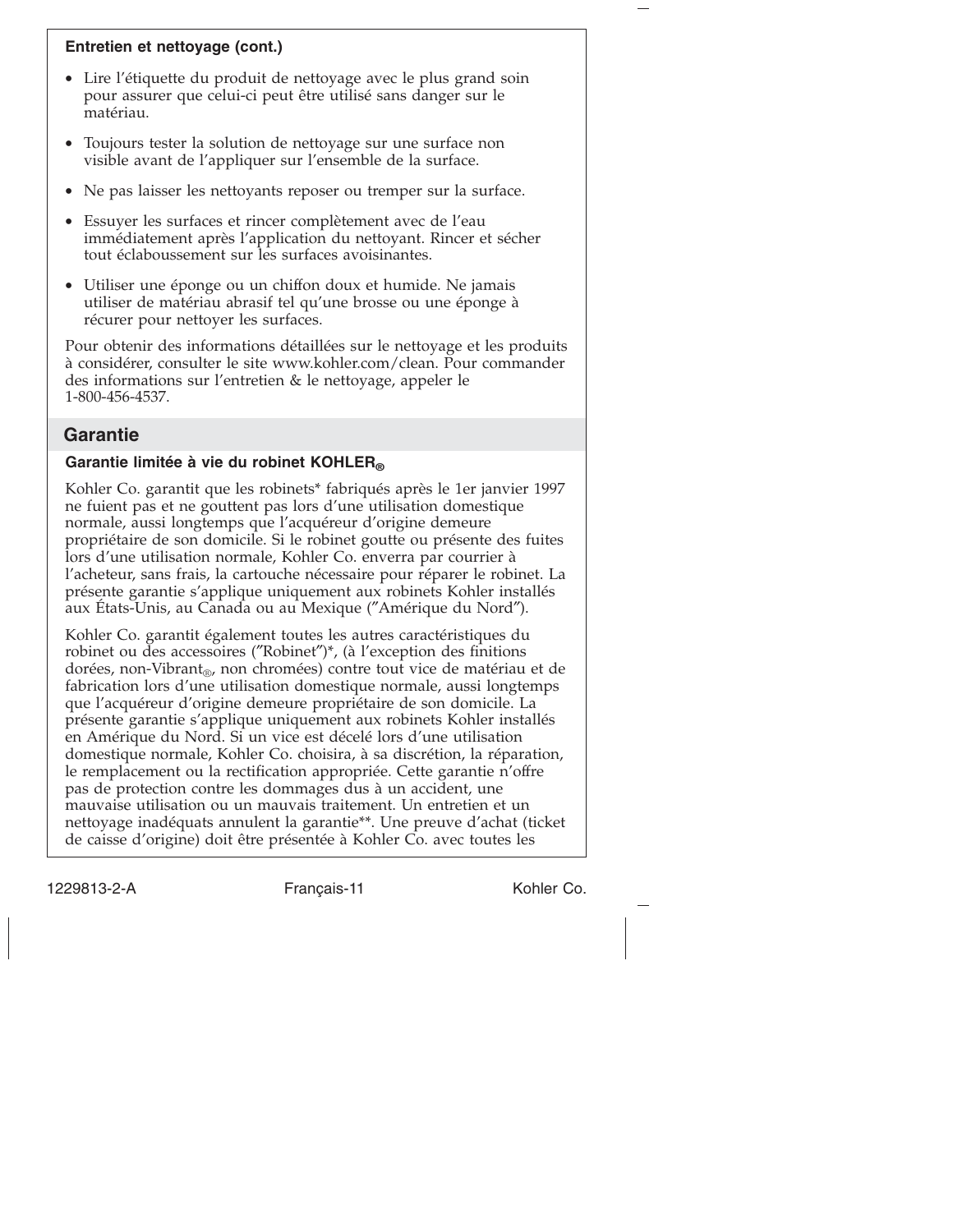### **Garantie (cont.)**

réclamations au titre de la garantie. Kohler Co. n'est pas responsable des frais de main-d'œuvre, d'installation ou de tout autre frais particulier, accessoire ou indirect. La responsabilité de Kohler Co. ne dépassera en aucun cas le prix d'achat du robinet.

Si le robinet est utilisé dans un commerce ou s'il est installé en dehors d'Amérique du Nord, ou si la finition est dorée, non-Vibrant, peinte ou revêtue d'une poudre, Kohler Co. garantit le robinet contre tout vice de matériau et de fabrication pendant un (1) an à partir de la date d'installation du produit, selon les modalités de la garantie limitée standard d'un an de Kohler Co.

Pour toute réclamation au titre de la présente garantie, contacter Kohler Co. par l'intermédiaire du vendeur, plombier, centre de rénovation ou revendeur par internet, ou bien par écrit à l'adresse suivante Kohler Co., Attn.: Customer Care Center, 444 Highland Drive, Kohler, WI 53044, USA. Fournir tous les renseignements pertinents à la réclamation, dont notamment une description complète du problème et du produit, le numéro de modèle, la couleur, la finition, la date et le lieu d'achat du produit. Joindre également l'original de la facture. Pour de plus amples renseignements ou pour obtenir les coordonnées du service de réparation le plus proche, appeler le 1-800-4-KOHLER (1-800-456-4537) à partir des E.-U. et du Canada, et le 001-800-456-4537 à partir du Mexique, ou consulter le site www.kohler.com aux É.-U., www.ca.kohler.com à partir du Canada, ou www.mx.kohler.com au Mexique.

**KOHLER CO. ET/OU LE REVENDEUR FOURNISSENT CES GARANTIES AU LIEU ET PLACE DE TOUTES AUTRES GARANTIES, EXPRESSES OU TACITES, Y COMPRIS LES GARANTIES TACITES DE COMMERCIALITÉ ET D'ADAPTATION À UN USAGE PARTICULIER. KOHLER CO. ET/OU LE REVENDEUR DÉCLINENT TOUTE RESPONSABILITÉ CONTRE LES DOMMAGES PARTICULIERS, ACCESSOIRES OU INDIRECTS. Certains états et provinces ne permettent pas de limite sur la durée de la garantie tacite, ni l'exclusion ou la limite des dommages, et, par conséquent, lesdites limites et exclusions peuvent ne pas s'appliquer à votre cas. La présente garantie accorde au consommateur des droits juridiques particuliers. Vous pouvez également avoir d'autres droits qui varient d'un état ou d'une province à l'autre.**

**Ceci constitue la garantie écrite exclusive de Kohler Co.**

\*Les robinets Trend<sub>®</sub>, la colonne MasterShower<sub>®</sub>, les systèmes et éléments BodySpa; la colonne, les systèmes et les éléments WaterHaven<sub>®</sub>; les robinets Tripoint<sub>®</sub>, les finitions or poli, non-Vibrant

Kohler Co. Français-12 1229813-2-A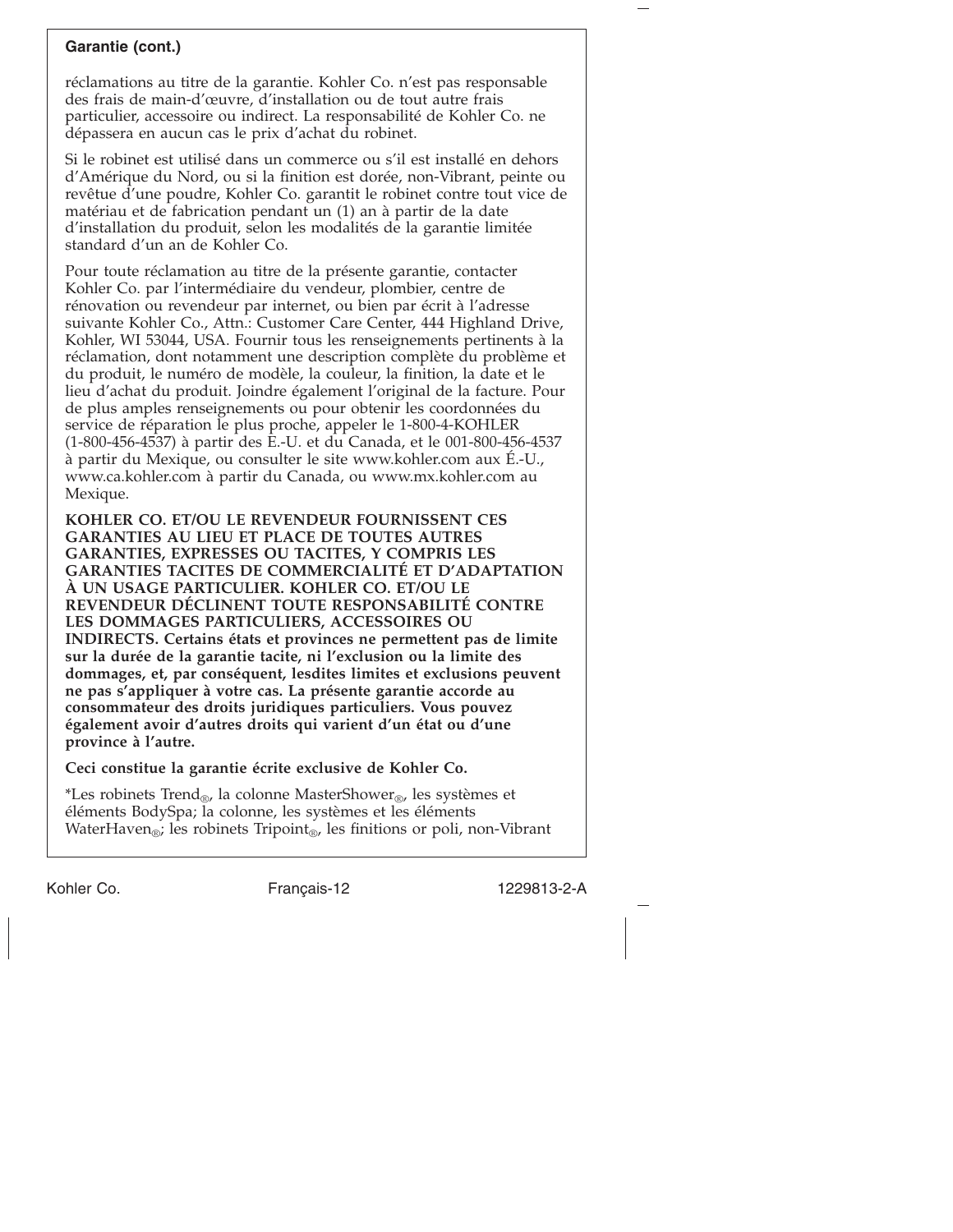## **Garantie (cont.)**

et peintes ou à revêtement de poudre, les raccords, tous les articles de la section ″Fixture Related″ du catalogue des prix des robinets Kohler, les écoulements, les crépines d'évier Duostrainer $_{\text{CD}}$ , les distributeurs de savon/lotion, le haut-parleur sans fil Moxiem et les robinets utilisés dans des installations commerciales et en dehors de l'Amérique du Nord sont couverts par la garantie limitée d'un an de Kohler Co.

\*\*Ne jamais utiliser de nettoyants contenant des agents abrasifs, de l'ammoniaque, de l'eau de Javel, des acides, des cires, de l'alcool, des dissolvants ou autres produits non recommandés pour le chrome. Ceci annulera la garantie.

1229813-2-A Français-13 Kohler Co.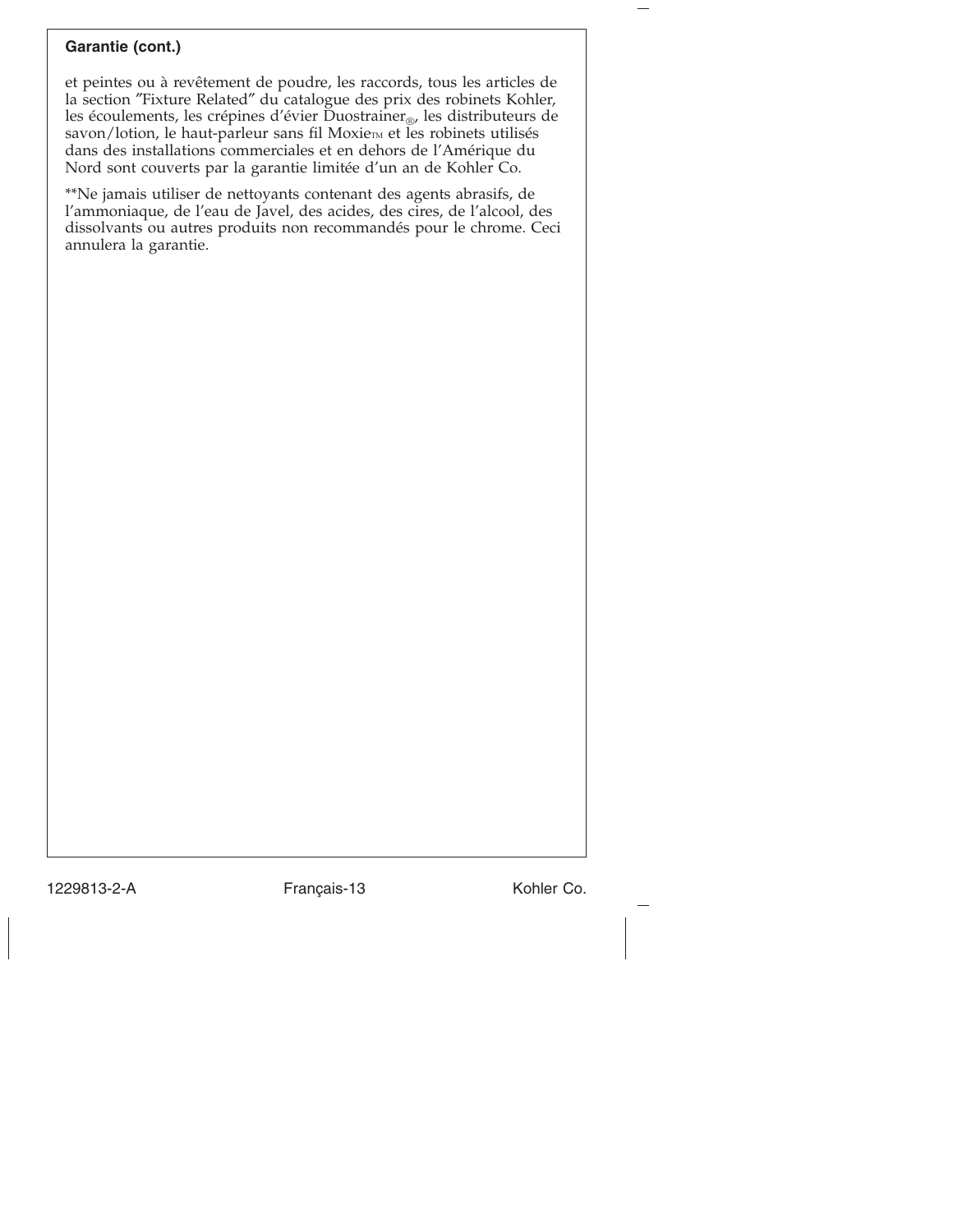## Guía de instalación y cuidado Desviador de dos vías



Kohler Co. **Español-1** 1229813-2-A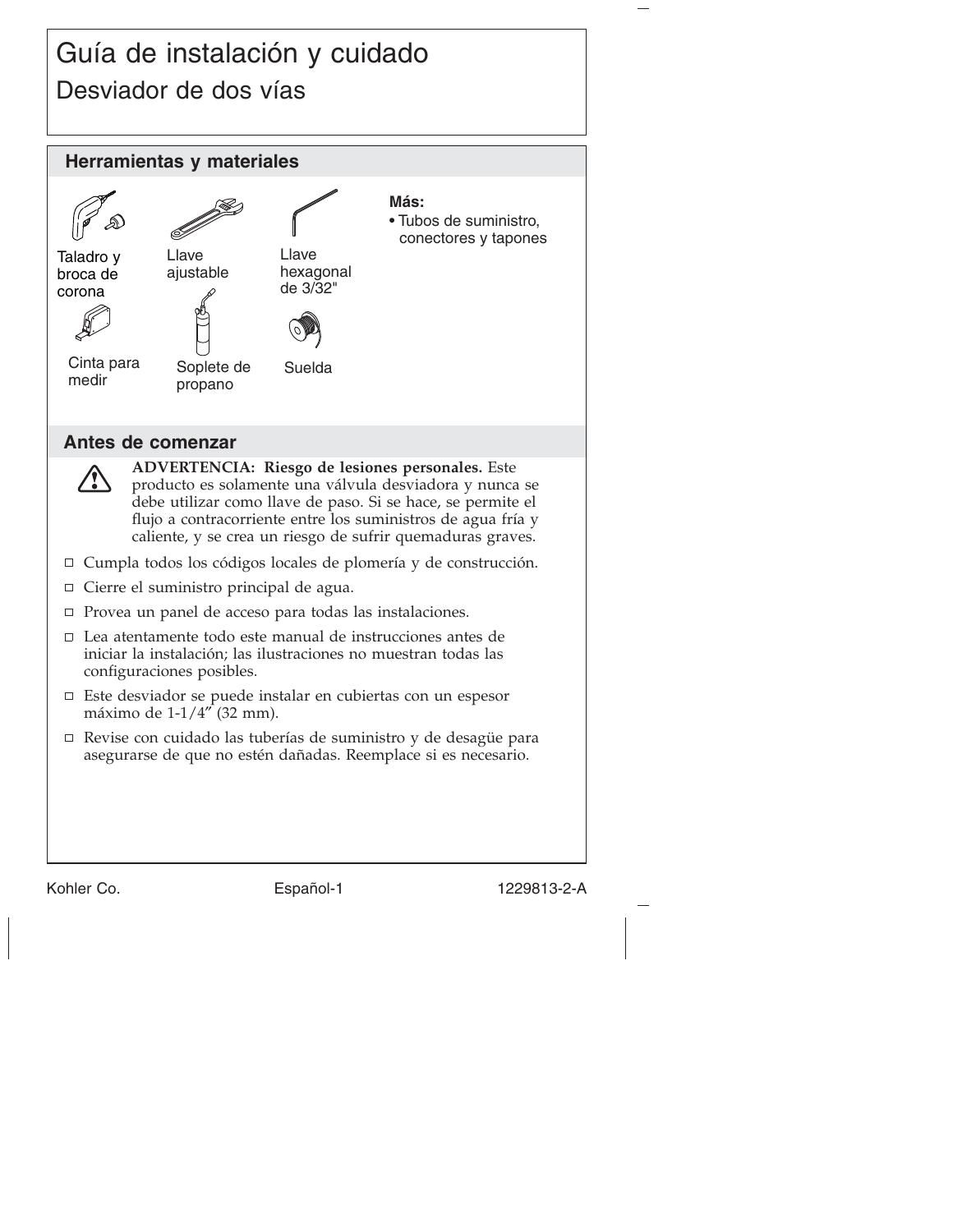#### **Antes de comenzar (cont.)**

- Es posible aumentar la distancia entre la fuente de suministro de agua y la conexión de la manguera trenzada con una tubería de cobre de 1/2″ por debajo del borde de la bañera/bañera de hidromasaje, aunque ello puede resultar poco práctico o seguro. Un tendido muy largo de tubería hace que salga mucha agua a temperatura ambiente cada vez que se activa la ducha de mano.
- $\Box$  Este desviador se puede utilizar en instalaciones de montaje en pared o en cubierta. Consulte consideraciones especiales en la sección ″Configuraciones de desviador″.
- No instale surtidores con restrictores de flujo ni duchas de mano en la salida grande (5/8″ D.E.) de la bañera.
- El desviador de dos vías KOHLER está diseñado para ser utilizado con los surtidores de bañera sin desviador de KOHLER.
- **Retire todos los componentes internos de la válvula desviadora antes de soldar.** Para evitar posibles fugas, Kohler Co. recomienda soldar las conexiones del suministro y de la salida opcional.

1229813-2-A Español-2 Kohler Co.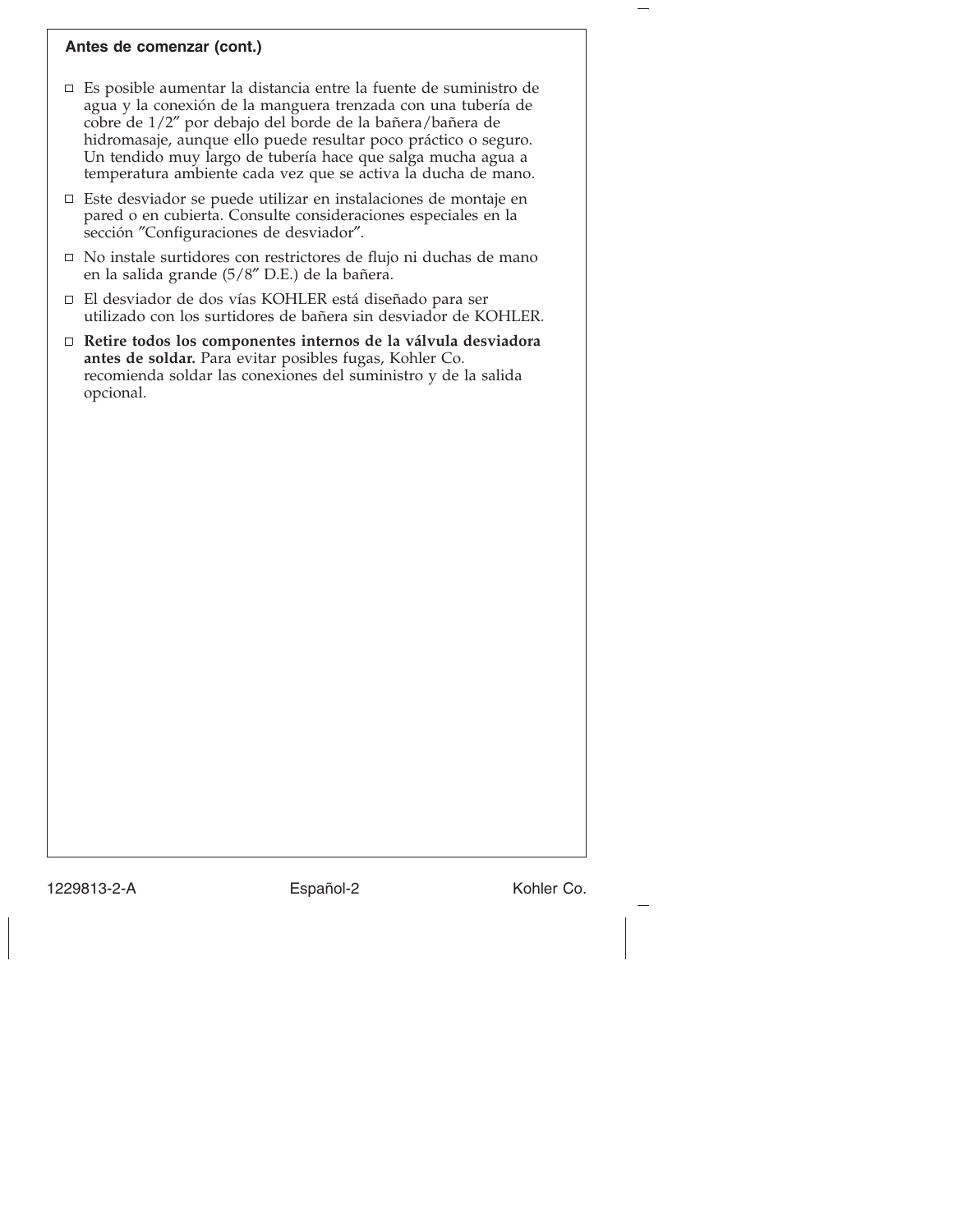

Kohler Co. **Español-3** 1229813-2-A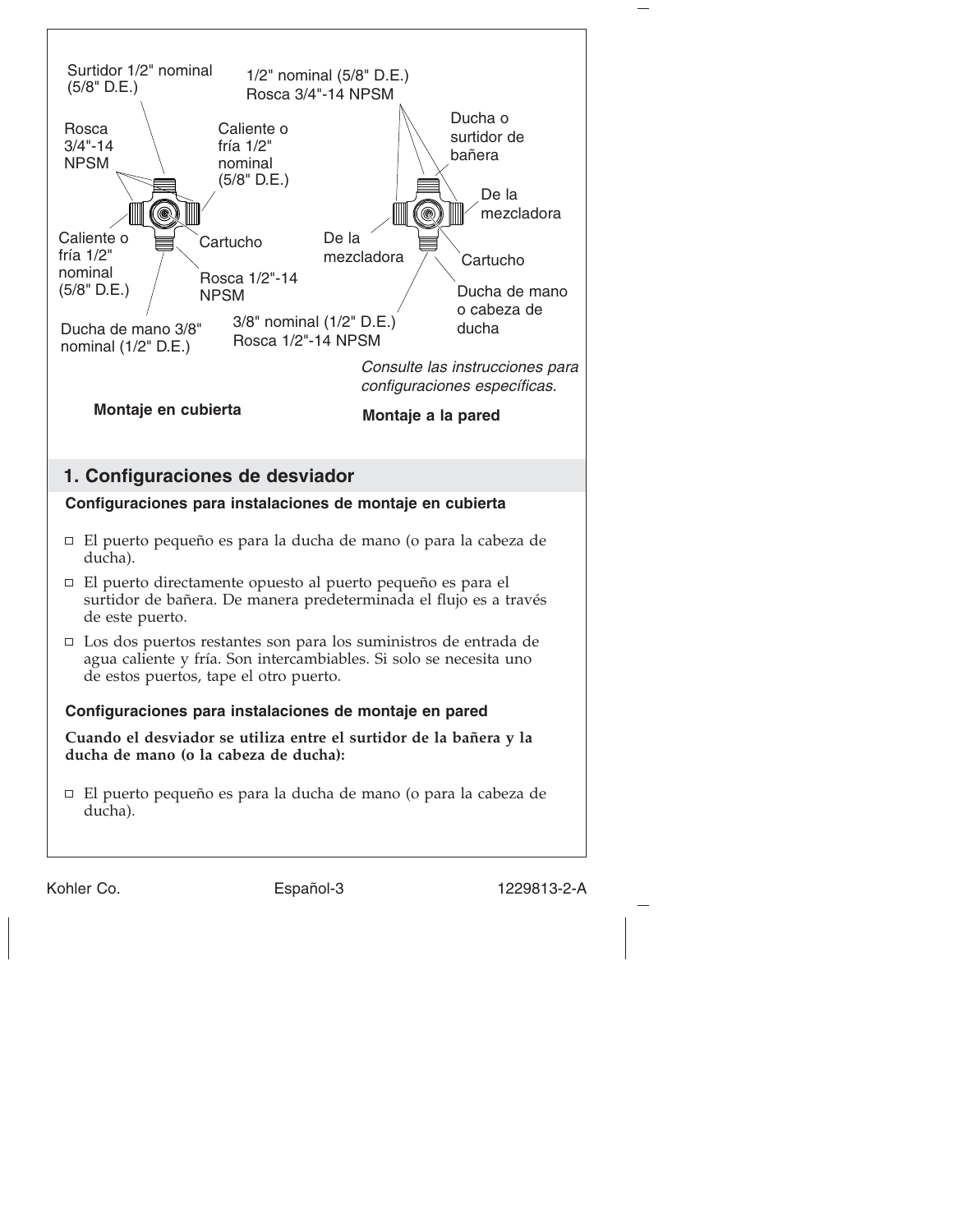### **Configuraciones de desviador (cont.)**

- El puerto directamente opuesto al puerto pequeño es para el surtidor de bañera. De manera predeterminada el flujo es a través de este puerto.
- Los dos puertos restantes son para los suministros de entrada de agua caliente y fría. Son intercambiables. Si solo se necesita uno de estos puertos, tape el otro puerto.

#### **Cuando el desviador se utiliza entre la cabeza de ducha y la ducha de mano:**

- El puerto pequeño es para la ducha de mano.
- El puerto directamente opuesto al puerto pequeño es para la cabeza de ducha. De manera predeterminada el flujo es a través de este puerto.
- $\Box$  Los dos puertos restantes son para el suministro de entrada. Son intercambiables. Si solo se necesita uno de estos puertos, tape el otro puerto.

1229813-2-A Español-4 Kohler Co.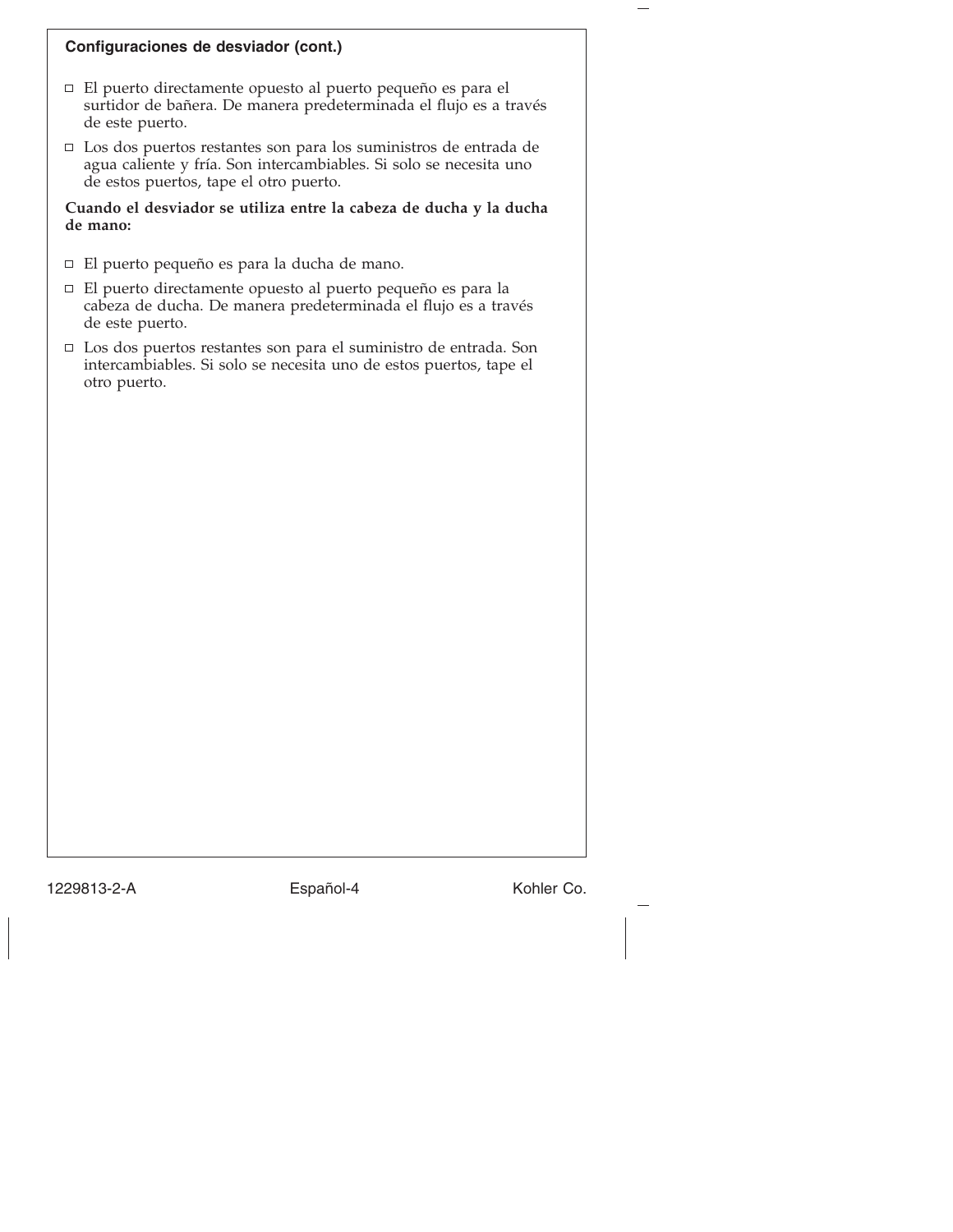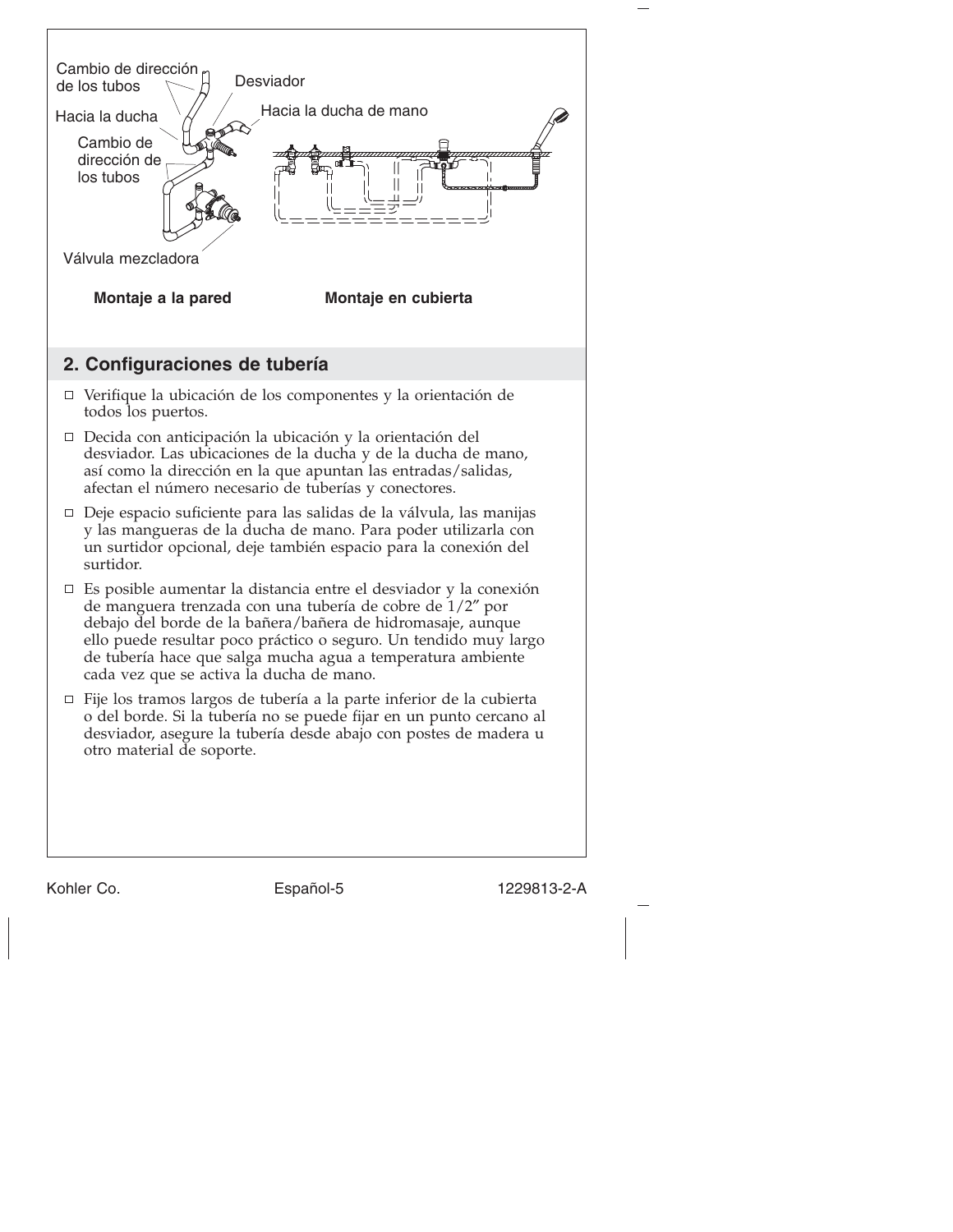| Adaptador (incluido<br>con el surtidor)<br>1/2" Nom.<br>Tubo de<br>cobre<br>1/2" Nom.<br>Tapón de<br>cobre | -17<br>T de<br>suministro<br>del surtidor                                                                                                                                                                                                                              |            |  |  |  |
|------------------------------------------------------------------------------------------------------------|------------------------------------------------------------------------------------------------------------------------------------------------------------------------------------------------------------------------------------------------------------------------|------------|--|--|--|
| 3. Preparación                                                                                             |                                                                                                                                                                                                                                                                        |            |  |  |  |
| □                                                                                                          | Provea un panel de acceso para todas las instalaciones.                                                                                                                                                                                                                |            |  |  |  |
| □<br>la ducha.                                                                                             | Deje espacio para poder tener acceso a la conexión entre la<br>manguera de alta presión de la ducha y la manguera trenzada de                                                                                                                                          |            |  |  |  |
| bañera y conecte los suministros.                                                                          | NOTA: Para facilitar la instalación, no instale la bañera mientras no<br>haya terminado de soldar (excepto los suministros). Luego, instale la                                                                                                                         |            |  |  |  |
|                                                                                                            | $\Box$ Si se utiliza, instale el vástago del surtidor de la bañera en este<br>momento según las instrucciones de instalación del surtidor. De<br>ser posible, no instale la guarnición de acabado mientras no haya<br>terminado toda la construcción y la instalación. |            |  |  |  |
|                                                                                                            | $\Box$ Para surtidores con una T de suministro: Agregue un adaptador<br>y un tubo de cobre de 1/2". Fije con soldadura. Tapone el puerto<br>que sobra para cerrarlo.                                                                                                   |            |  |  |  |
|                                                                                                            | □ Instale los cuerpos de válvula conforme a las instrucciones de<br>instalación del cuerpo de la válvula.                                                                                                                                                              |            |  |  |  |
| Fije los cuerpos de válvula sin apretar.<br>$\Box$                                                         |                                                                                                                                                                                                                                                                        |            |  |  |  |
| □                                                                                                          | Siga las instrucciones de instalación de la manija para ensamblar<br>provisionalmente las manijas con el fin de ajustar las válvulas a la<br>altura correcta. Ajuste la altura de la válvula antes de conectar las<br>líneas al desviador o al suministro.             |            |  |  |  |
| 1229813-2-A                                                                                                | Español-6                                                                                                                                                                                                                                                              | Kohler Co. |  |  |  |

 $\begin{bmatrix} - & & & \\ & - & & \\ & & - & \\ & & & - \end{bmatrix}$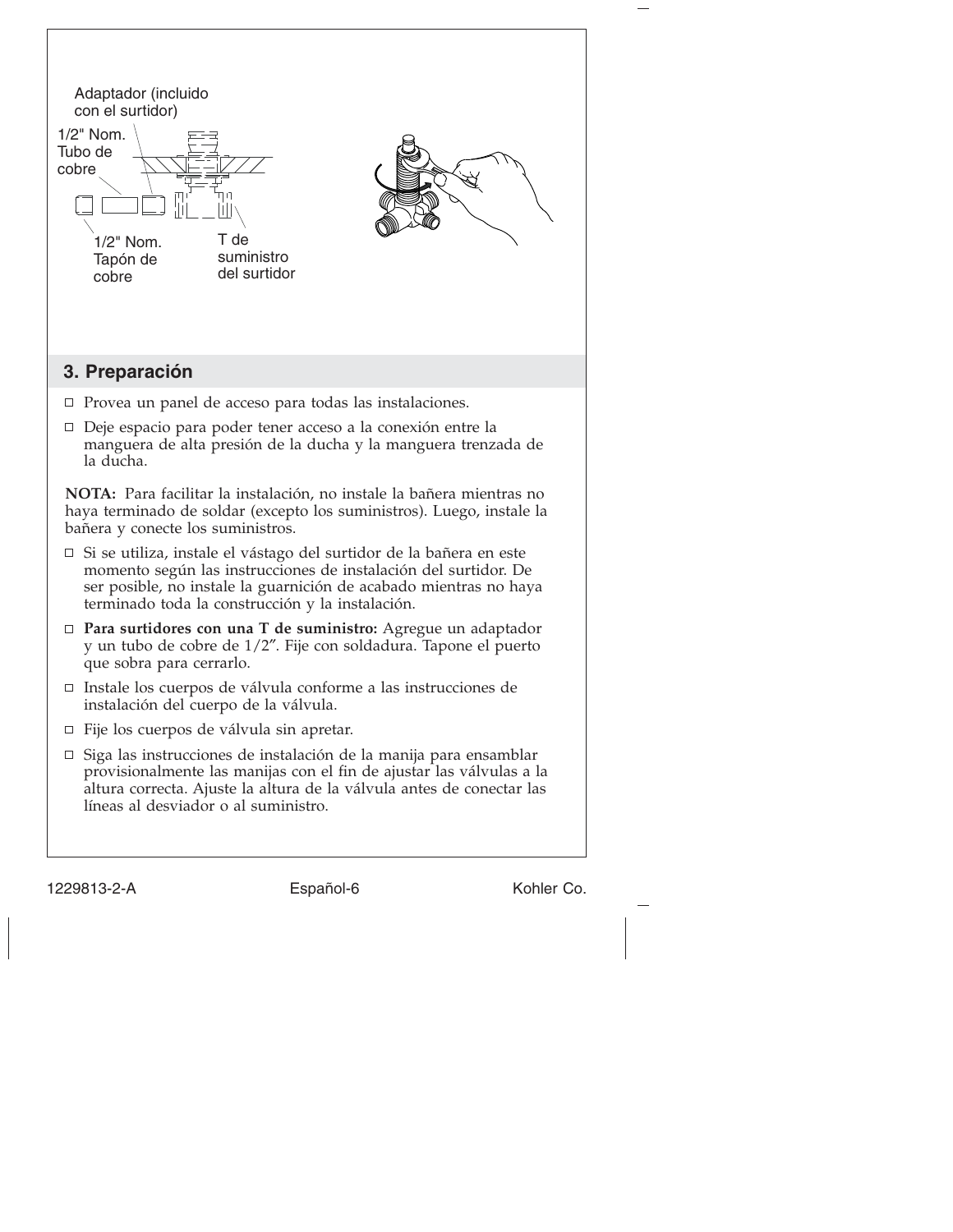## **Preparación (cont.)**

**NOTA:** Es más fácil retirar el montaje del cartucho antes de instalar el desviador. El montaje se puede retirar ahora o después de instalar el desviador.

- Utilice una llave de tuercas para aflojar el montaje del cartucho del cuerpo del desviador. Continúe desenroscando el montaje para retirarlo.
- Coloque el montaje a un lado. Proteja los sellos y los arosellos (O-rings) para evitar que se ensucien, dañen o desajusten.

Kohler Co. **Español-7** 1229813-2-A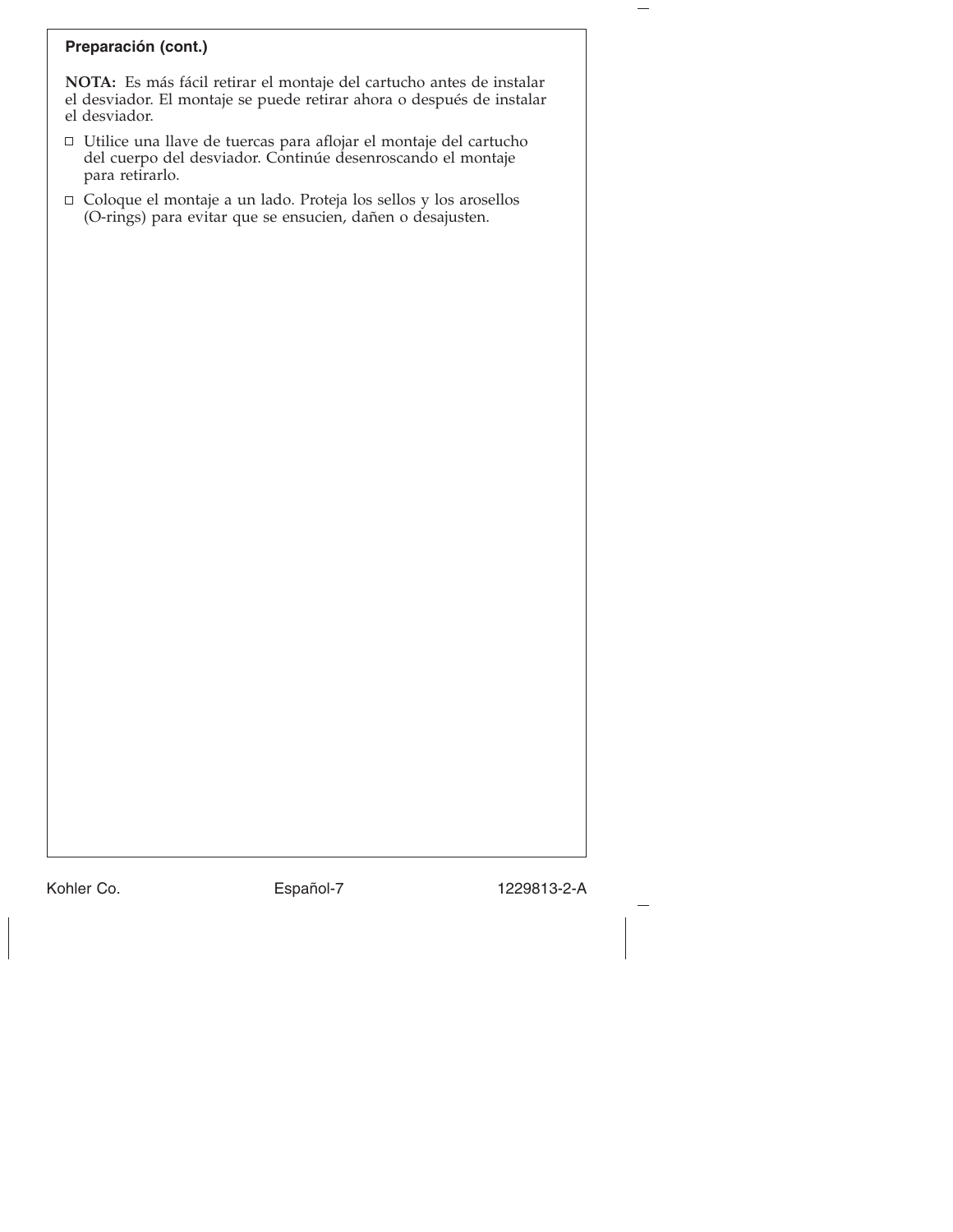

1229813-2-A Español-8 Kohler Co.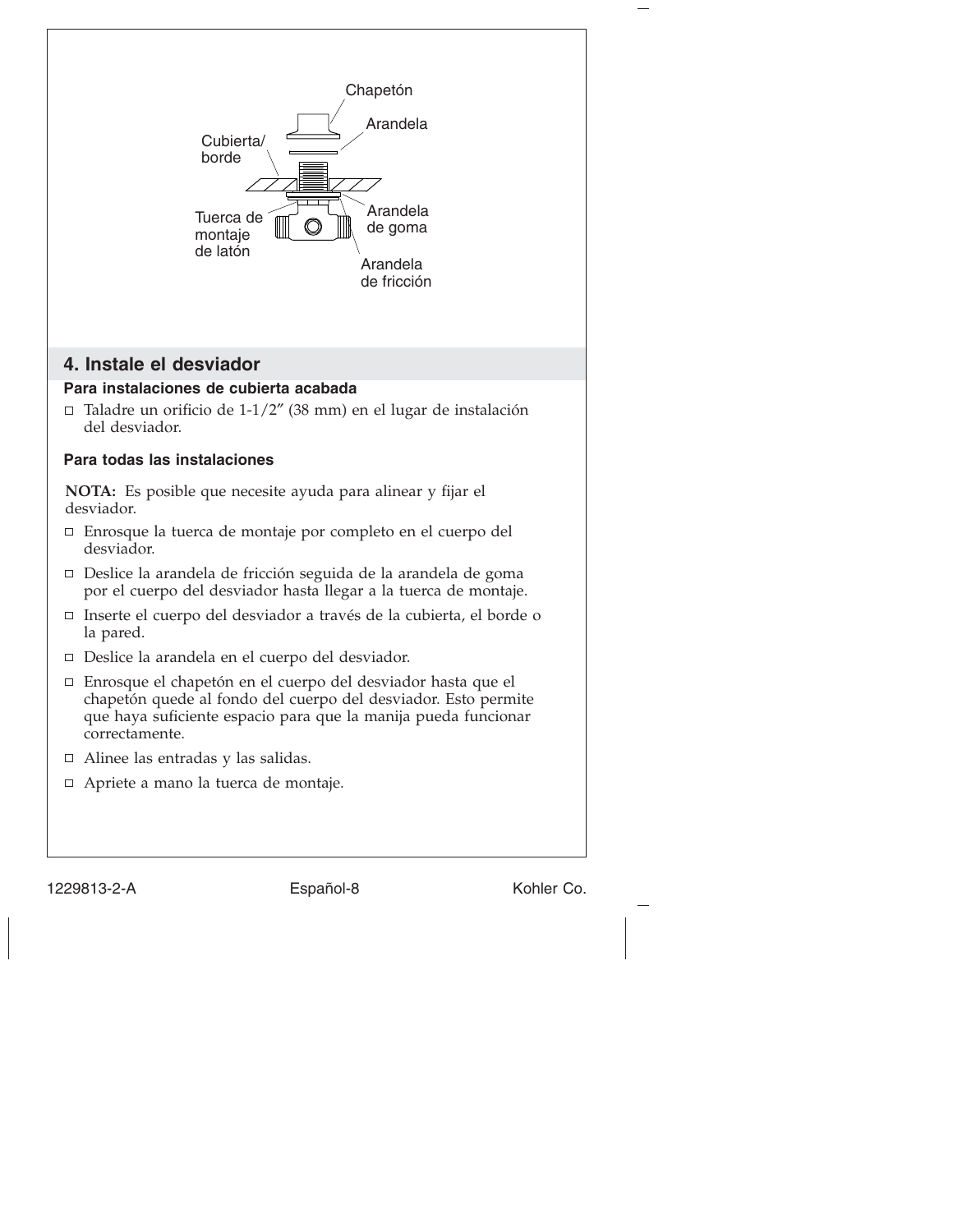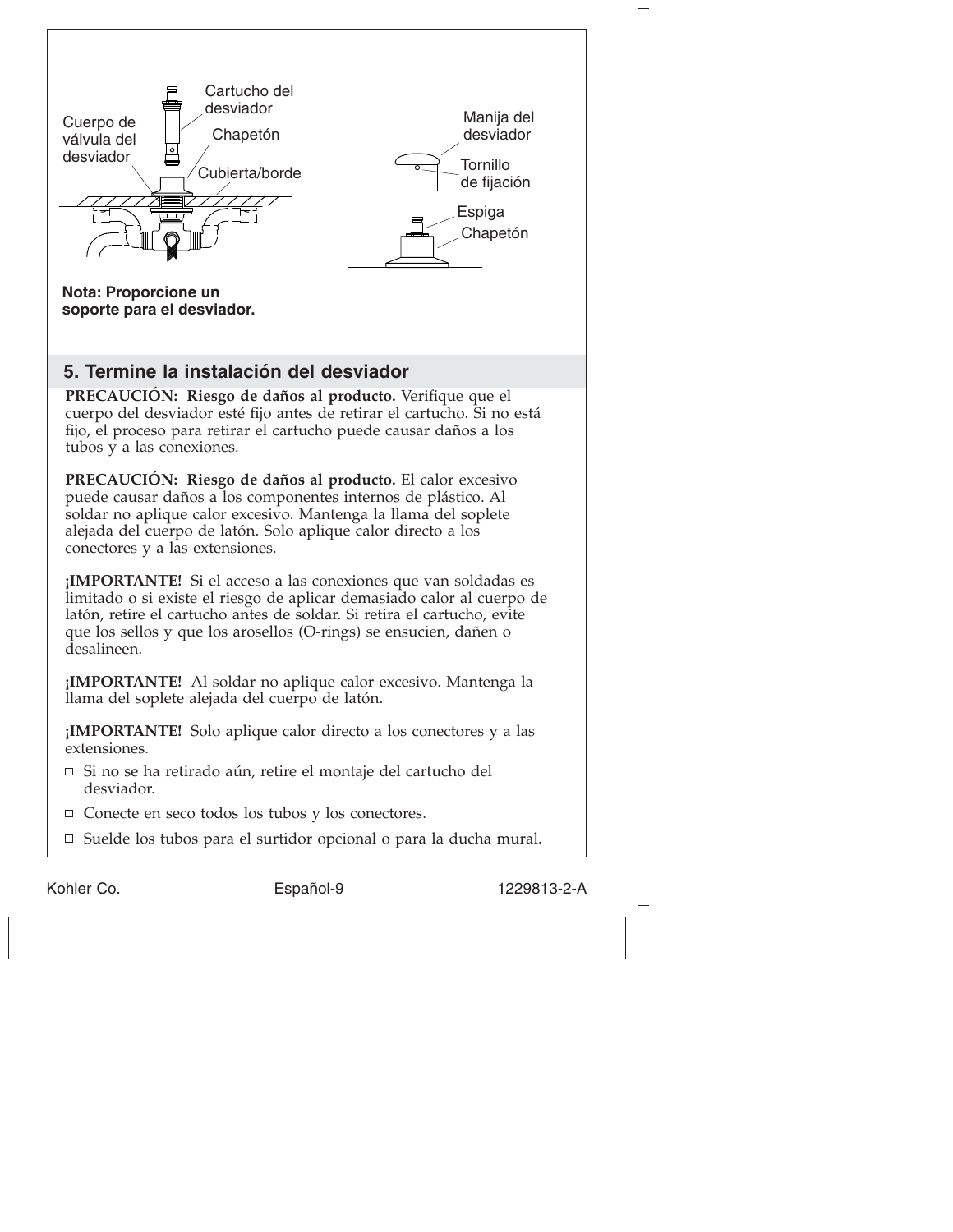

1229813-2-A Español-10 Kohler Co.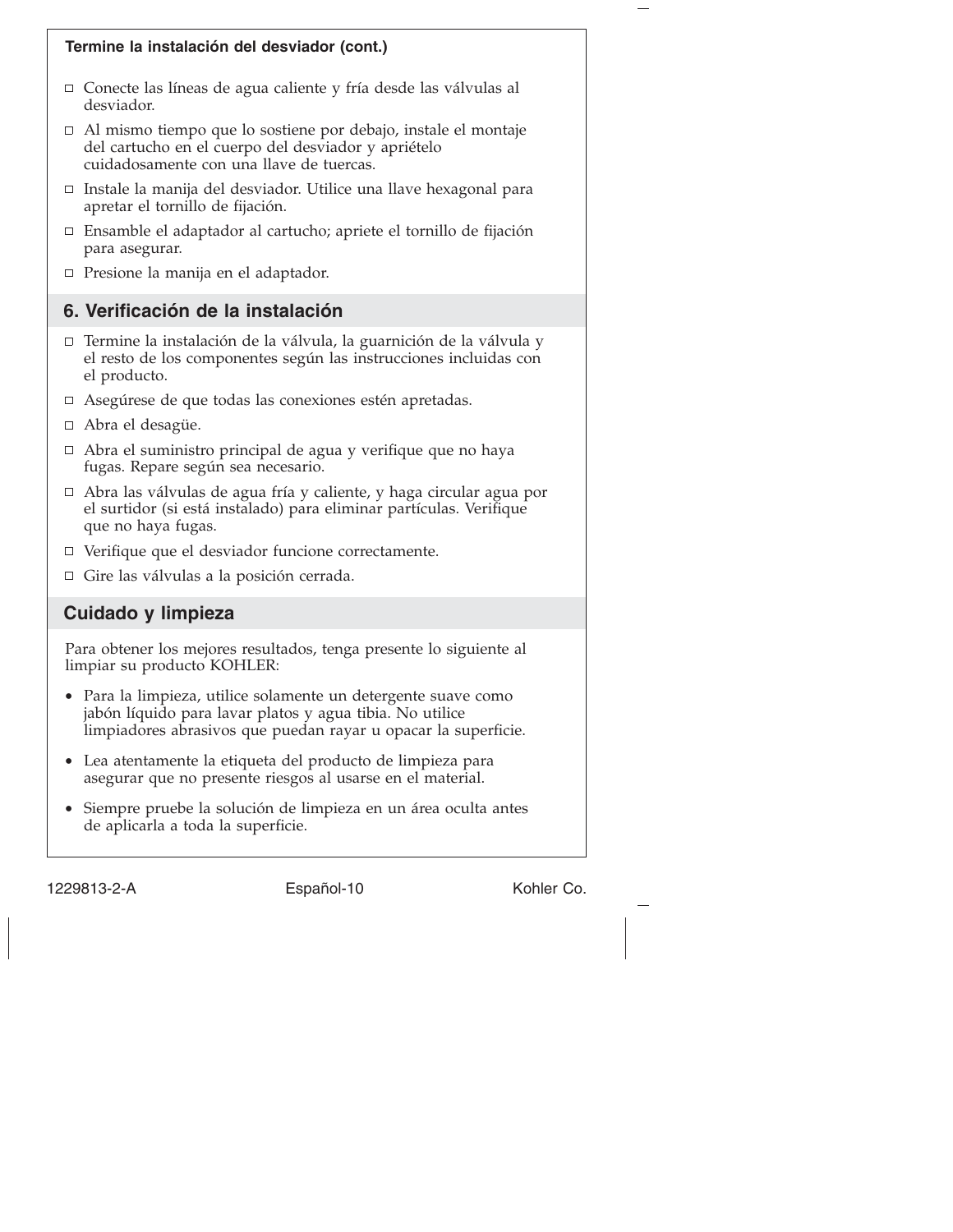## **Cuidado y limpieza (cont.)**

- No deje por tiempo prolongado los limpiadores en la superficie.
- Limpie con un trapo y enjuague completa e inmediatamente con agua después de aplicar limpiadores. Enjuague y seque las superficies cercanas que se hayan rociado.
- Utilice una esponja o trapo suave y húmedo. Para limpiar las superficies, nunca utilice materiales abrasivos como cepillos o estropajos de tallar.

Para obtener información detallada de limpieza y los limpiadores a considerar, visite www.kohler.com/clean. Para solicitar información sobre el cuidado y la limpieza, llame al 1-800-456-4537.

## **Garantía**

### **Garantía limitada de por vida para la grifería KOHLER®**

Kohler Co. garantiza que la Grifería\* fabricada después del 1 de enero de 1997 está libre de problemas de fugas y goteo durante el uso residencial normal, mientras el comprador consumidor original sea el propietario de su casa. En caso de que la Grifería presente fugas o goteo durante el uso normal, Kohler Co. enviará por correo y sin ningún cargo al comprador original, el cartucho necesario para que la Grifería funcione correctamente. Esta garantía se aplica solo a la Grifería Kohler instalada en Estados Unidos de América, Canadá o México (″Norteamérica″).

Kohler Co. también garantiza que todas las demás características de la grifería o accesorios (″Grifería″)\*, (excepto los acabados de oro, que no sean Vibrant<sub>®</sub>, o que no sean de cromo) están libres de defectos de material y mano de obra, durante el uso residencial normal, mientras el comprador consumidor original sea el propietario de su casa. Esta garantía se aplica solo a la Grifería Kohler instalada en Norteamérica. Si se encuentra un defecto durante el uso residencial normal, Kohler Co., a su criterio, reparará, proveerá un repuesto o producto, o realizará los ajustes pertinentes. Esta garantía no cubre daños causados por accidente, abuso o uso indebido del producto. El cuidado y la limpieza indebidos anularán la garantía\*\*. Al presentar las reclamaciones de garantía a Kohler Co., es necesario incluir la prueba de compra (recibo de venta original). Kohler Co. no se hace responsable de costos de mano de obra, instalación u otros costos incidentales o indirectos. En ningún caso la responsabilidad de Kohler Co. excederá el precio de compra de la Grifería.

Si la Grifería se utiliza comercialmente o se instala fuera del territorio de Norteamérica, o si el acabado es de oro, no es Vibrant o un acabado de color con revestimiento de pintura o polvo, Kohler Co. garantiza

Kohler Co. **Español-11** 1229813-2-A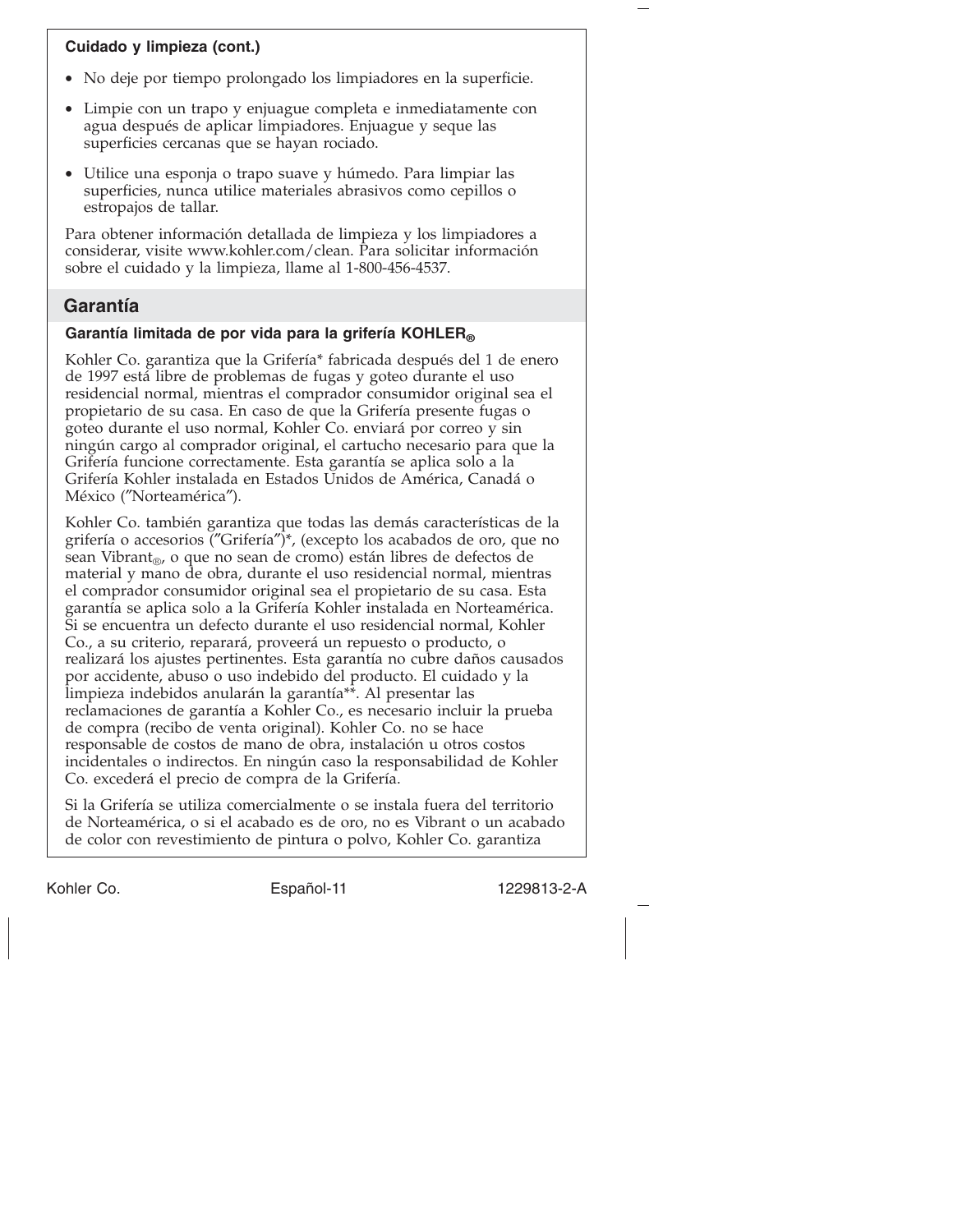#### **Garantía (cont.)**

que la Grifería está libre de defectos de material y mano de obra por un (1) año, a partir de la fecha de instalación, bajo la garantía limitada de un año estándar de Kohler Co.

Si usted considera que tiene una reclamación en virtud de la garantía, comuníquese con Kohler Co. a través de su distribuidor, contratista de plomería, centro de remodelación o distribuidor por Internet, o escriba a Kohler Co., Attn.: Customer Care Center, 444 Highland Drive, Kohler, WI 53044, USA. Asegúrese de proporcionar toda la información pertinente a su reclamación, incluida una descripción completa del problema, del producto, del número de modelo, del color, del acabado, de la fecha de compra y del lugar de compra del producto. También incluya el recibo original. Para información adicional, o para obtener el nombre y dirección del lugar de reparación y servicio más cercano a usted, llame al 1-800-4-KOHLER (1-800-456-4537) desde los EE.UU. y Canadá, y al 001-800-456-4537 desde México, o visite www.kohler.com desde los EE.UU., www.ca.kohler.com desde Canadá, o www.mx.kohler.com en México.

**KOHLER CO. Y/O EL VENDEDOR OFRECEN ESTAS GARANTÍAS QUE SUSTITUYEN TODAS LAS DEMÁS GARANTÍAS, EXPRESAS O IMPLÍCITAS, INCLUYENDO, ENTRE OTRAS, LAS GARANTÍAS IMPLÍCITAS DE COMERCIALIZACIÓN E IDONEIDAD PARA UN USO DETERMINADO. KOHLER CO. Y/O EL VENDEDOR DESCARGAN TODA RESPONSABILIDAD POR CONCEPTO DE DAÑOS PARTICULARES, INCIDENTALES O INDIRECTOS. Algunos estados/provincias no permiten limitaciones en cuanto a la duración de una garantía implícita o a la exclusión o limitación de dichos daños, por lo que estas limitaciones y exclusiones pueden no aplicar a su caso. Esta garantía otorga al consumidor ciertos derechos legales específicos. Además, usted puede tener otros derechos que varían de estado a estado y provincia a provincia.**

**Esta es la garantía exclusiva por escrito de Kohler Co.**

\*La grifería Trend<sub>®</sub> la torre MasterShower<sub>®</sub>, los sistemas y componentes BodySpa, la torre, sistemas y componentes WaterHaven®, las griferías Tripoint<sub>®</sub>, el acabado en oro pulido, que no sea Vibrant y los acabados con revestimiento de pintura o en polvo, las conexiones, todos los artículos contenidos en la sección ″Fixture Related″ de la lista de precios de la grifería Kohler, los desagües, las coladeras de fregadero Duostrainer®, los dispensadores de jabón y loción, la bocina inalámbrica Moxie<sub>M</sub>; y la grifería de uso comercial e instalada fuera del territorio de Norteamérica, están cubiertos por la garantía limitada de un año de Kohler Co.

\*\*Nunca utilice limpiadores que contengan limpiadores abrasivos,

1229813-2-A Español-12 Kohler Co.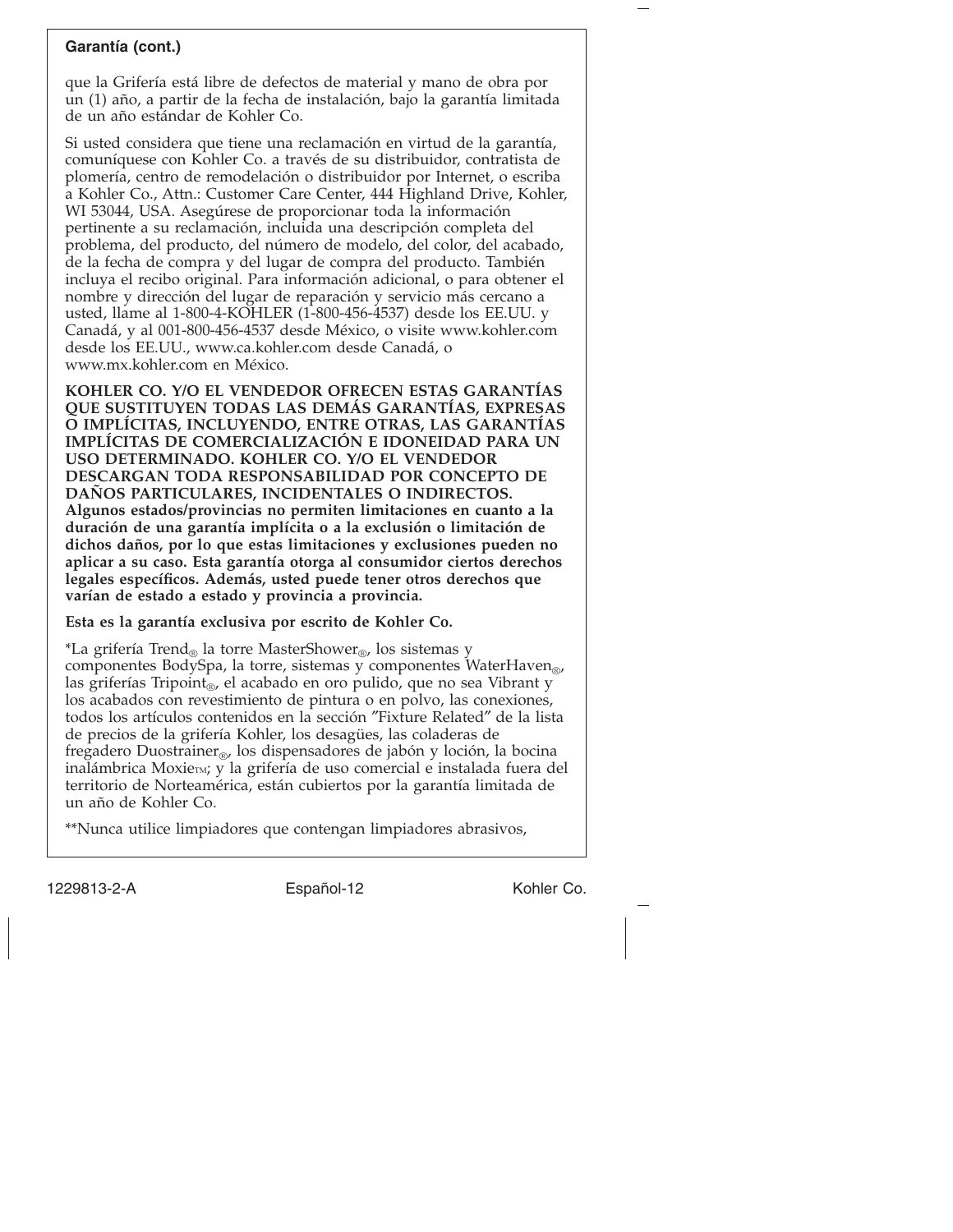## **Garantía (cont.)**

amoniaco, blanqueador, ácidos, ceras, alcohol, disolventes u otros productos no recomendados para el cromo. Esto anulará la garantía.

Kohler Co. Español-13 1229813-2-A

—